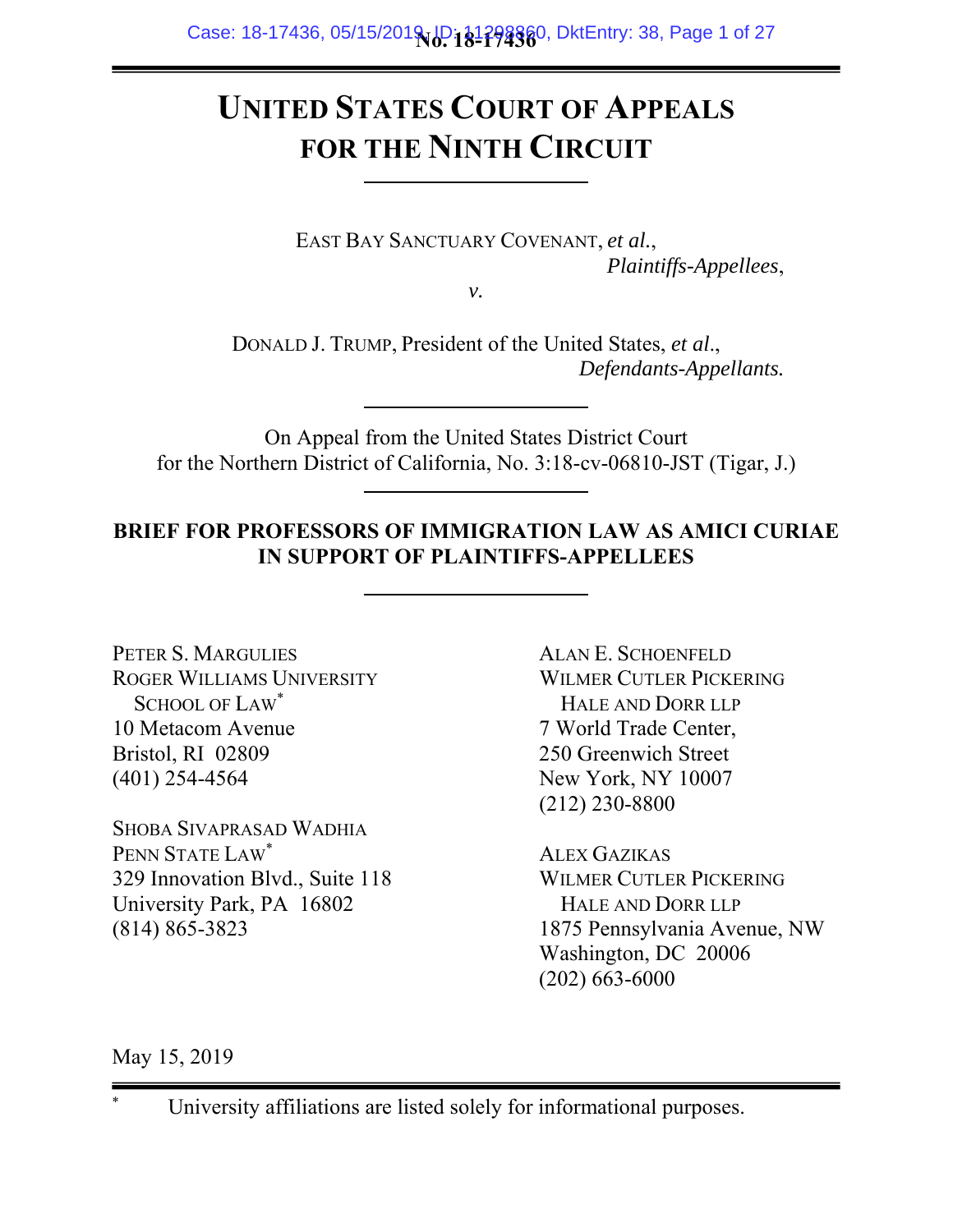# **TABLE OF CONTENTS**

|     |           | Page                                                                                                                                                                             |  |  |  |
|-----|-----------|----------------------------------------------------------------------------------------------------------------------------------------------------------------------------------|--|--|--|
|     |           |                                                                                                                                                                                  |  |  |  |
|     |           |                                                                                                                                                                                  |  |  |  |
|     |           |                                                                                                                                                                                  |  |  |  |
|     |           |                                                                                                                                                                                  |  |  |  |
| I.  |           | THE DHS RULE RUNS COUNTER TO THE PLAIN MEANING OF                                                                                                                                |  |  |  |
|     | A.        |                                                                                                                                                                                  |  |  |  |
|     | <b>B.</b> | Congress's Intentional Distinction Between Asylum and                                                                                                                            |  |  |  |
| II. |           | <b>IIRIRA'S CONJUNCTION OF DETAILED PROCEDURAL LIMITS ON</b><br>ASYLUM WITH THRESHOLD ELIGIBILITY FOR ARRIVING ASYLUM<br><b>SEEKERS OCCUPIES THE FIELD THAT THE NEW DHS RULE</b> |  |  |  |
|     | A.        |                                                                                                                                                                                  |  |  |  |
|     | <b>B.</b> |                                                                                                                                                                                  |  |  |  |
|     | $C$ .     |                                                                                                                                                                                  |  |  |  |
| Ш.  |           | BASED ON THE STATUTORY SCHEME AND PAST PRACTICE, THE<br>EXERCISE OF DISCRETION TO DENY ASYLUM BASED ON AN<br>APPLICANT'S MANNER OF ENTRY SHOULD BE CASE-BY-CASE,                 |  |  |  |
|     |           |                                                                                                                                                                                  |  |  |  |
|     |           | <b>CERTIFICATE OF COMPLIANCE</b>                                                                                                                                                 |  |  |  |
|     |           |                                                                                                                                                                                  |  |  |  |

CERTIFICATE OF SERVICE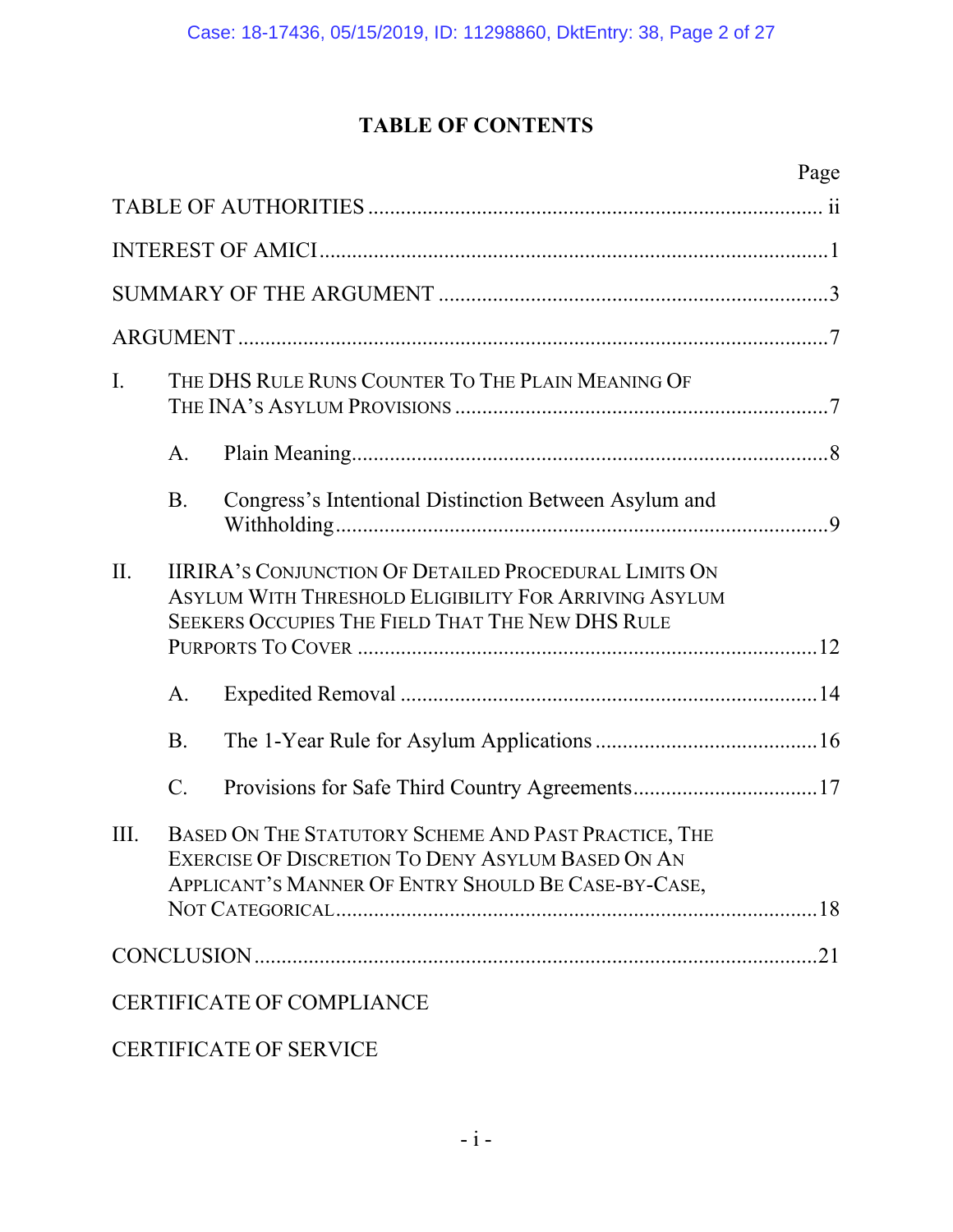## **TABLE OF AUTHORITIES**

Page(s)

| East Bay Sanctuary Covenant v. Trump,                          |  |
|----------------------------------------------------------------|--|
| Guerrero-Sanchez v. Warden York County Prison,                 |  |
| INS v. Cardoza-Fonseca,                                        |  |
| Jennings v. Rodriguez,                                         |  |
| Matter of $A-H$ -,                                             |  |
| Matter of Pula,                                                |  |
| Thuraissigiam v. Department of Homeland Security,              |  |
| Trump v. East Bay Sanctuary Covenant,                          |  |
| Trump v. Hawaii,                                               |  |
| STATUTES, RULES, AND REGULATIONS                               |  |
| 8 U.S.C.                                                       |  |
| Illegal Immigration Reform and Immigrant Responsibility Act of |  |
|                                                                |  |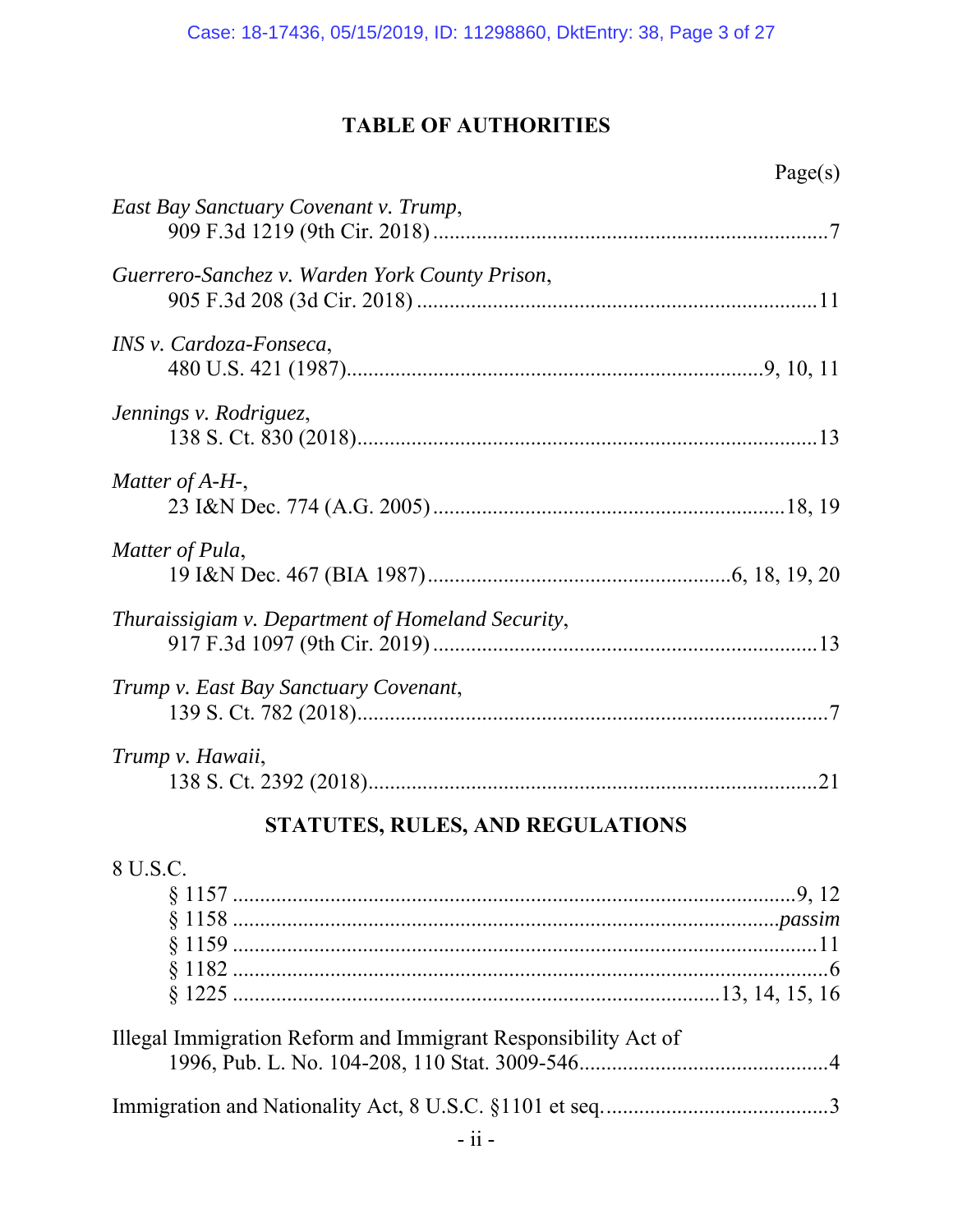| <b>LEGISLATIVE MATERIALS</b>                                                                                                                                                                |
|---------------------------------------------------------------------------------------------------------------------------------------------------------------------------------------------|
|                                                                                                                                                                                             |
| Immigration in the National Interest Act of 1995: Hearing on H.R.<br>1915 Before the H. Comm. on the Judiciary, 104th Cong.                                                                 |
| Proposals to Reduce Illegal Immigration and Control Costs to<br>Taxpayers: Hearing on S. 269 Before the Senate Committee on<br>the Judiciary, 104th Cong. (1995) (statement of Sen. Alan K. |
| Refugee Act of 1979: Hearing on H.R. 2816 Before the House<br>Subcommittee on International Operations, Committee on<br>Foreign Affairs, 96th Cong. (1979) (Statement of David M.           |
|                                                                                                                                                                                             |
| <b>OTHER AUTHORITIES</b>                                                                                                                                                                    |
| Schmitt, Eric, Bill to Limit Immigration Faces a Setback in Senate,<br>N.Y. Times, Mar. 14, 1996, https://www.ny<br>times.com/1996/03/14/us/bill-to-limit-immigration-faces-a-              |
| Schrag, Philip G., et al., Rejecting Refugees: Homeland Security's<br>Administration of the One-Year Bar to Asylum, 52 Wm. &                                                                |

| United States-Canada Safe Third Country Agreement, U.S. |  |
|---------------------------------------------------------|--|
| Citizenship and Immigration Services (Nov. 16, 2006),   |  |
| https://www.uscis.gov/unassigned/us-canada-safe-third-  |  |
|                                                         |  |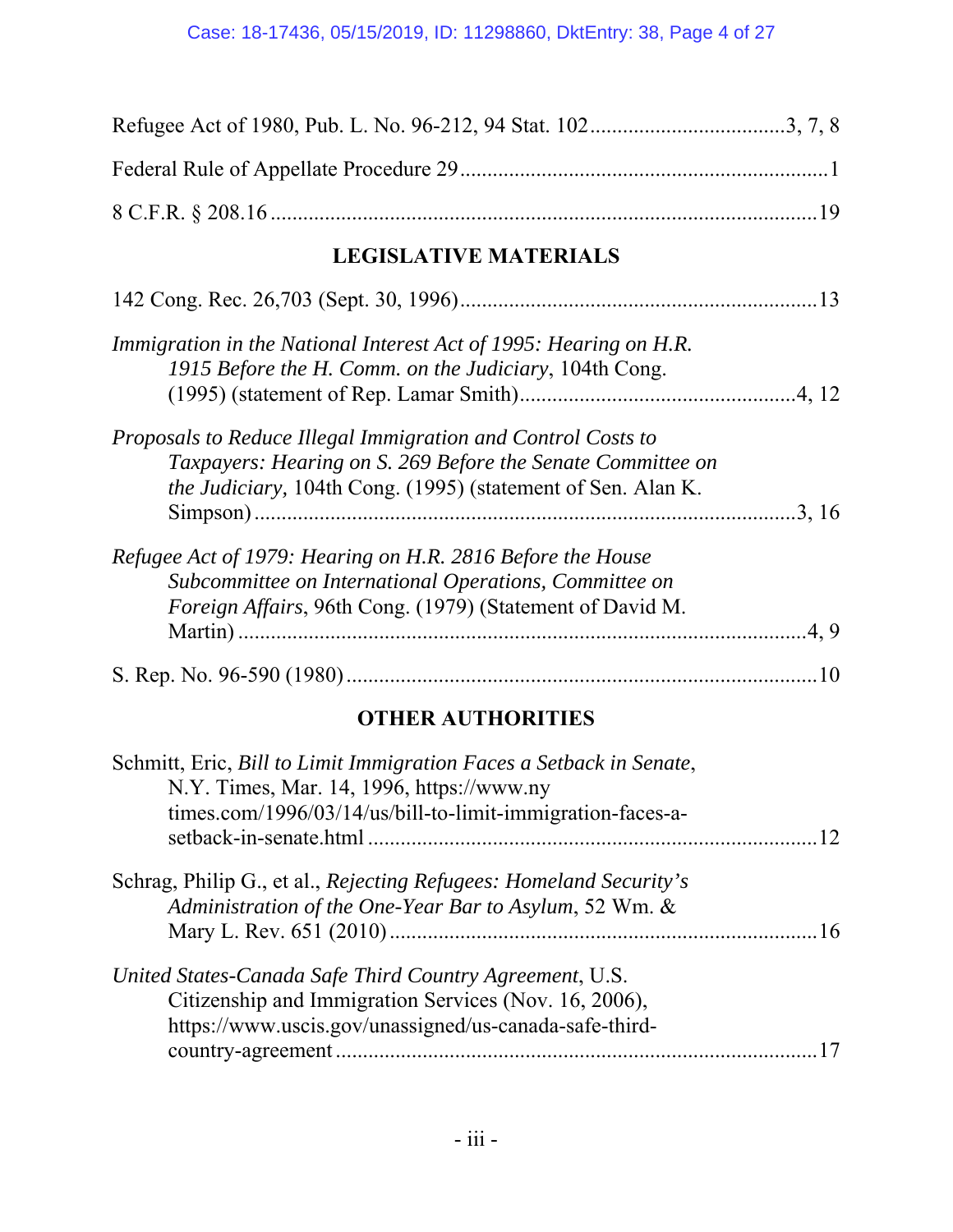## **INTEREST OF AMICI<sup>1</sup>**

Amici curiae are law professors who teach and publish scholarship about United States immigration law. Amici have collectively studied the implementation and history of the Immigration and Nationality Act (INA) for decades, and have written extensively on the topic. They accordingly have an abiding interest in the proper interpretation and administration of the Nation's immigration laws, particularly the INA. Amici are: $<sup>2</sup>$ </sup>

Sabrineh Ardalan, Harvard Law School

Linda Bosniak, Rutgers Law School

Jason Cade, University of Georgia School of Law

Jennifer M. Chacon, UCLA School of Law

Marisa Cianciarulo, Chapman University Dale E. Fowler School of Law

Alina Das, New York University School of Law

Maryellen Fullerton, Brooklyn Law School

 $\overline{a}$ 

Lauren Gilbert, St. Thomas University School of Law

<sup>1</sup> Amici submit this brief pursuant to Federal Rule of Appellate Procedure  $29(a)(2)$  and state that all parties have consented to its timely filing. Amici further state, pursuant to Federal Rule of Appellate Procedure 29(a)(4)(E), that no counsel for a party authored this brief in whole or in part, and no person other than the amici curiae or their counsel made a monetary contribution intended to fund the preparation or submission of this brief.

<sup>2</sup> University affiliations are listed solely for informational purposes.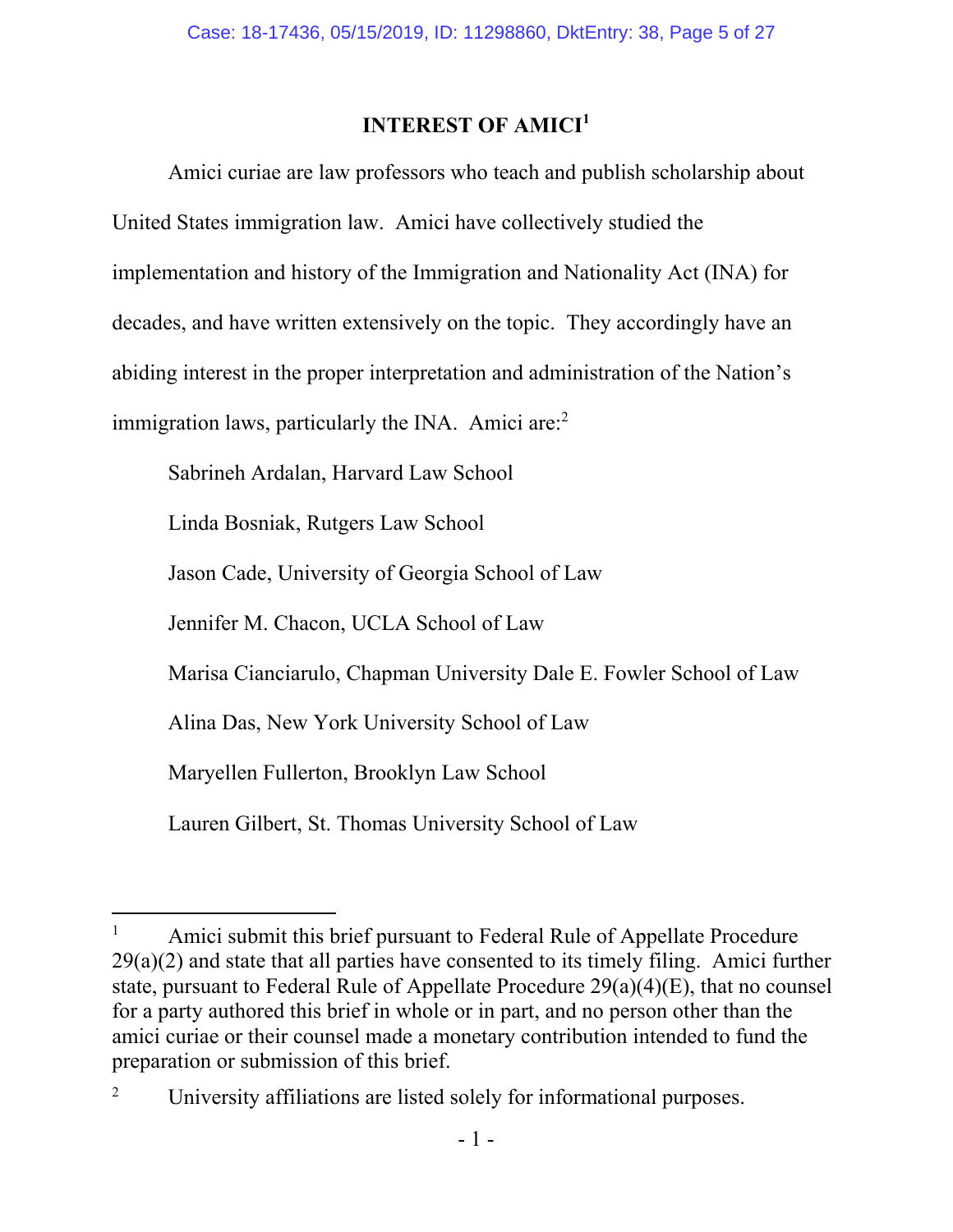Denise L. Gilman, University of Texas at Austin School of Law Pratheepan Gulasekaram, Santa Clara University School of Law Kari E. Hong, Boston College Law School Margaret Hu, Washington and Lee School of Law Alan Hyde, Rutgers Law School Kate Jastram, University of California Hastings College of the Law Anil Kalhan, Drexel University Thomas R. Kline School of Law Daniel Kanstroom, Boston College Law School Stephen Legomsky, Washington University Law Matthew Lindsay, University of Baltimore School of Law Peter S. Margulies, Roger Williams University School of Law M. Isabel Medina, Loyola University New Orleans College of Law Michael Olivas, University of Houston Law Center Jaya Ramji-Nogales, Temple Beasley School of Law David Rubenstein, Washburn University School of Law Andrew Schoenholtz, Georgetown University Law Center Anita Sinha, American University Washington College of Law Juliet Stumpf, Lewis & Clark Law School Philip L. Torrey, Harvard Law School Shoba Sivaprasad Wadhia, Penn State Law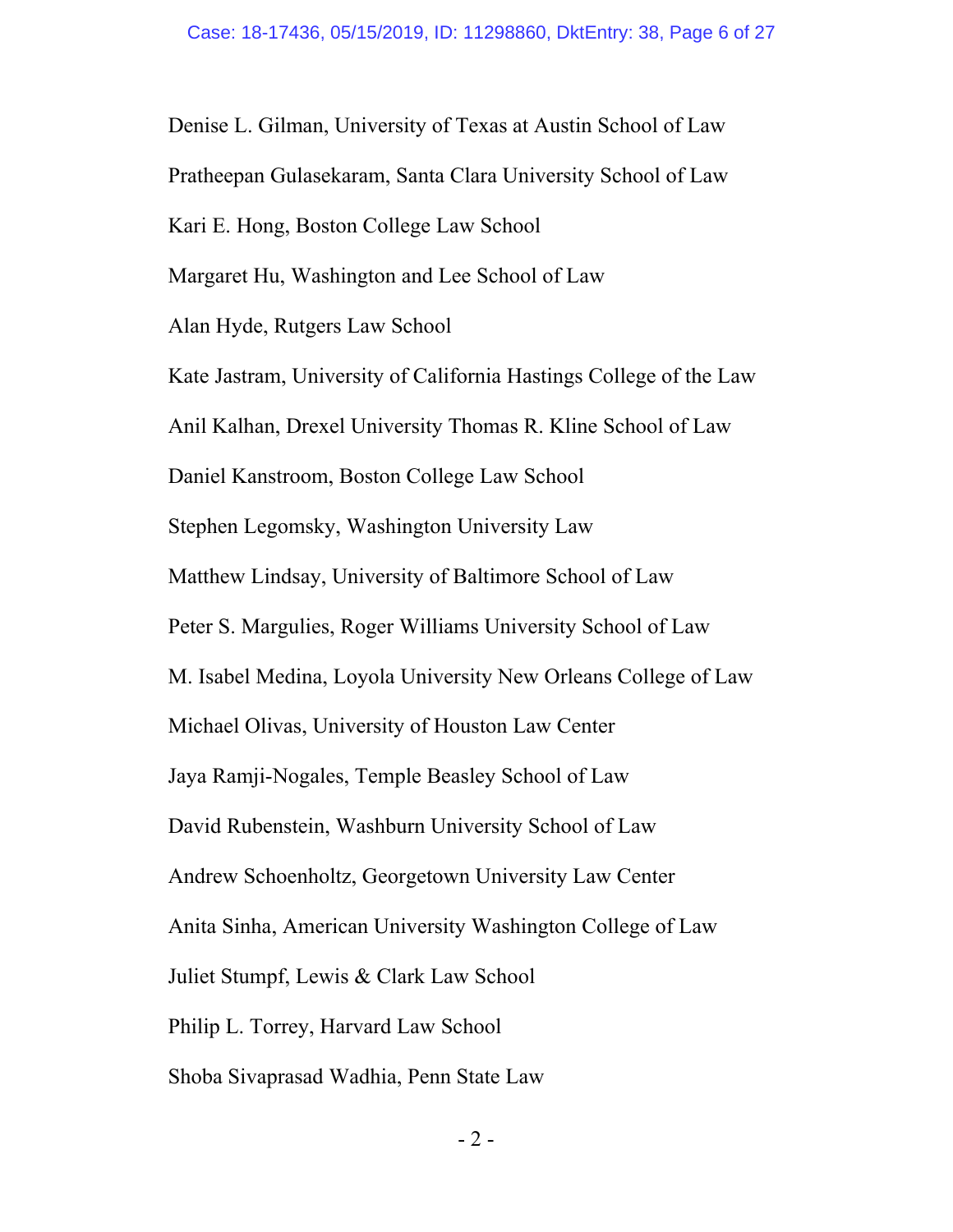#### **SUMMARY OF THE ARGUMENT**

The plain language, plan, and structure of both the Refugee Act of 1980 ("Refugee Act"), Pub. L. No. 96-212, § 208, 94 Stat. 102, 105, and the Immigration and Nationality Act ("INA"), 8 U.S.C. §1101 et seq., support threshold eligibility for asylum for any foreign national "at a land border *or* port of entry." Refugee Act of 1980 § 208(a), 94 Stat. at 105 (emphasis added); *see* 8 U.S.C. § 1158(a)(1) (providing that "*[a]ny alien* … who arrives in the United States (*whether or not at a designated port of arrival*) … may apply for asylum"). This robust textual commitment to asylum eligibility provides a stark comparison with the inadequate remedies that the new Department of Homeland Security (DHS) rule reserves for arrivals between designated entry points.

The language of the INA did not emerge in a vacuum. Rather, it was the end-product of a lengthy procession of committee hearings, bipartisan deliberations, and consultations with the White House. The resulting compromise reflected legislators' understanding that asylum was "a cherished thing." *See Proposals to Reduce Illegal Immigration and Control Costs to Taxpayers: Hearing on S. 269 Before the S. Comm. on the Judiciary,* 104th Cong. 23 (1995) (statement of Sen. Alan K. Simpson) ("Simpson Stmt."). Yet the current language at 8 U.S.C. § 1158(a)(1) also illustrates some legislators' serious concerns that maintaining border security required stricter asylum procedures, including more summary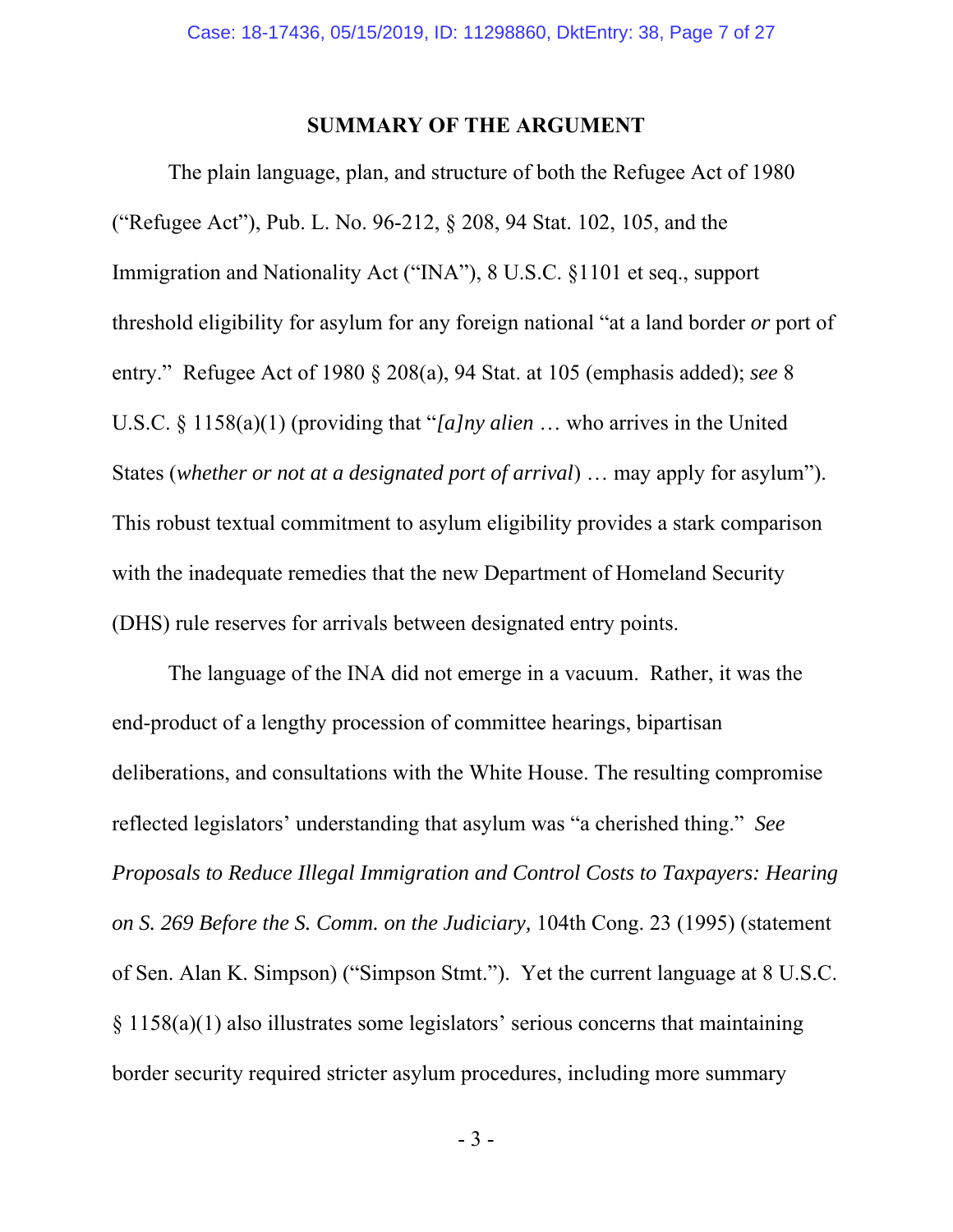processing, increased detention of arriving foreign nationals, and time-limits for asylum claims. *See Immigration in the National Interest Act of 1995: Hearing on H.R. 1915 Before the H. Comm. on the Judiciary*, 104th Cong. 2 (1995) (statement of Rep. Lamar Smith) ("Smith Stmt.").

The restrictions in the Illegal Immigration Reform and Immigrant Responsibility Act of 1996 ("IIRIRA"), Pub. L. No. 104-208, 110 Stat. 3009-546 were controversial—they engendered opposition on legal and policy grounds that continues to the present day. In this case, that controversy is precisely the point. IIRIRA represented a hard-fought compromise to achieve both access to asylum and protection of U.S. borders. The new DHS rule seeks to undo the compromise that Congress reached.

As Congress heard in deliberations on what ultimately became the Refugee Act of 1980, preserving all arriving asylum-seekers' threshold eligibility serves vital humanitarian purposes. In testimony before the House Foreign Relations Committee, David A. Martin, a State Department lawyer who subsequently served as a senior government attorney on immigration and became a leading immigration scholar, explained that people flee persecution through any means available to them, and "one way or another, arrive on our shores" seeking refuge. The *Refugee Act of 1979: Hearing on H.R. 2816 Before the H. Subcomm. on Int'l Operations, Comm. on Foreign Affairs*, 96th Cong. 72 (1979) (statement of David A. Martin)

- 4 -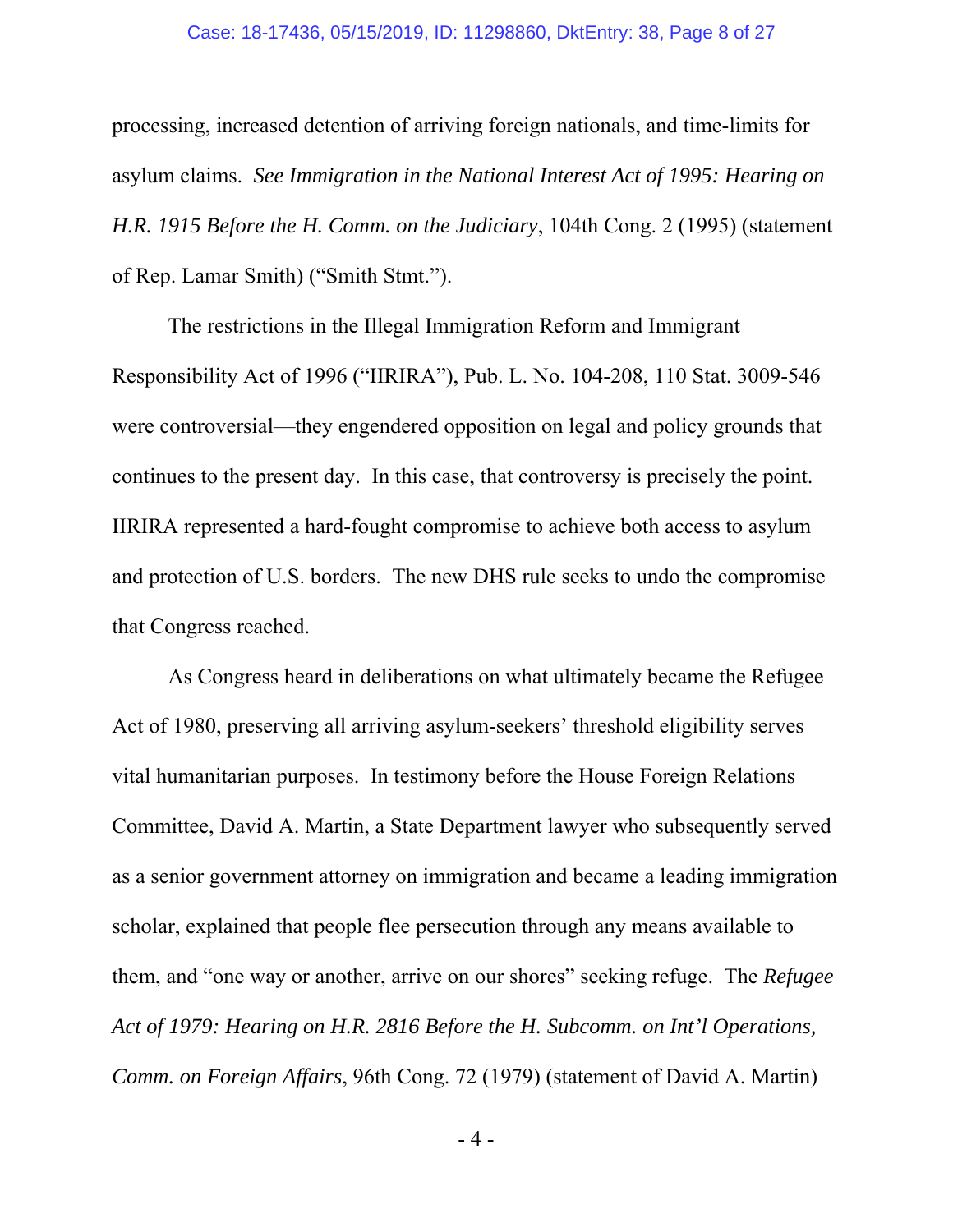("Martin Stmt."). The logic of Professor Martin's comment and the INA's long textual commitment to the principle of threshold eligibility for all arriving asylum seekers is clear: Asylum seekers cannot simply choose the location of their arrival. Since asylum seekers often flee for their lives and may travel through third countries that are also unsafe, the particular location of the asylum seekers' arrival "on our shores" has no necessary relation to either the asylum seekers' character or to the merits of their claims.

In Congress's scheme, preserving asylum-seekers' *threshold* eligibility leaves room for denials on categorical grounds recognized by Congress and for the exercise of case-by-case discretion. For example, IIRIRA imposes categorical bars hinging on an applicant's criminal record and ongoing threat to the country, threat to national security, and resettlement in another country prior to arriving in the United States. 8 U.S.C. § 1158(b)(2)(A)(ii)-(iv), (vi).

In addition to the categorical bars, IIRIRA provides that "[t]he Attorney General may by regulation establish additional limitations and conditions, *consistent with this section*." 8 U.S.C. § 1158(b)(2)(C) (emphasis added). While further exercises of official discretion have a valuable ongoing role in asylum determinations, that discretion is not boundless. The statute's requirement that discretion be "consistent with this section" includes adherence to the underlying principle of *threshold* eligibility for all arriving aliens.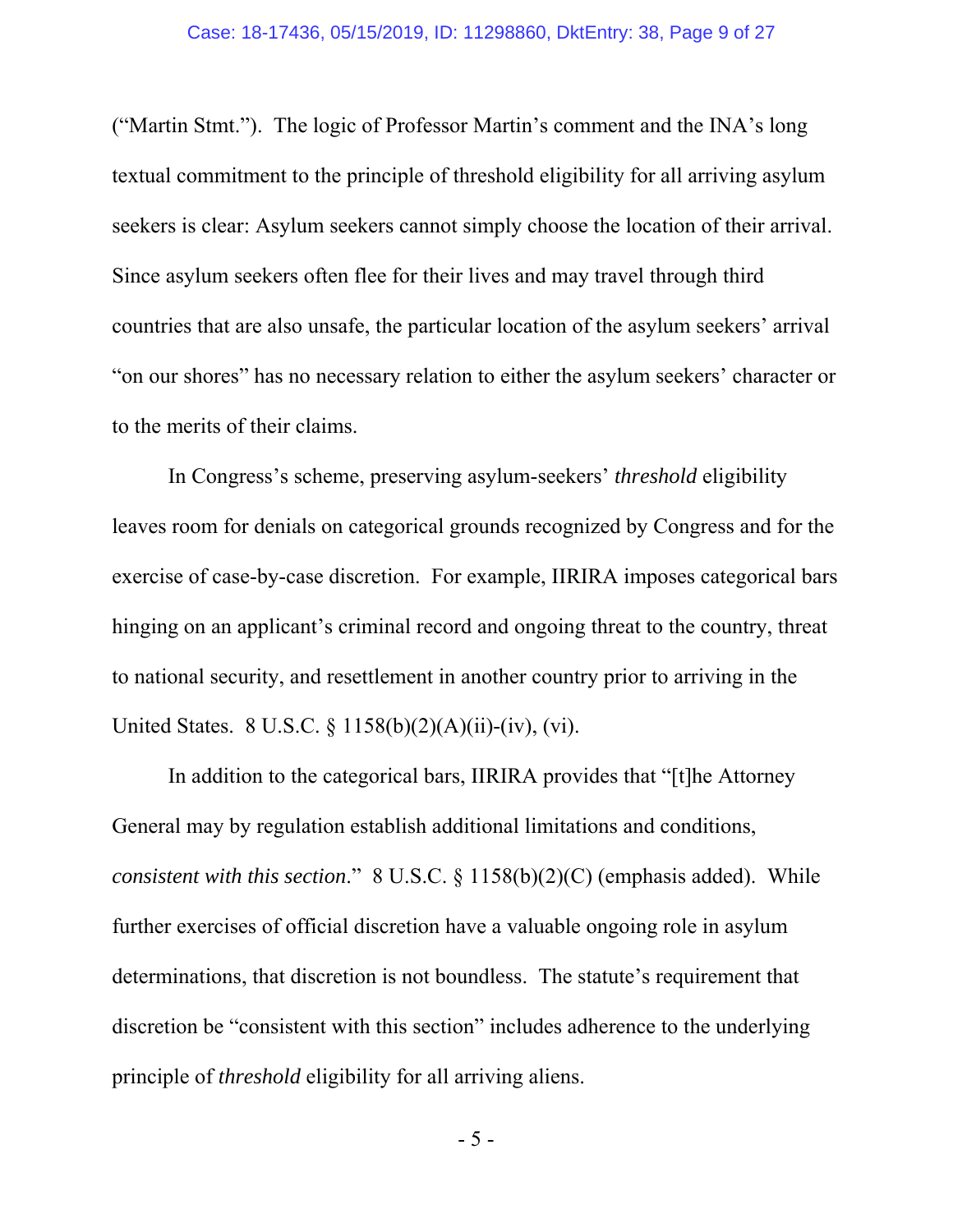As an agency precedent on which the government relies held over thirty years ago, an applicant's manner of entry should influence discretion on a case-bycase—not categorical—basis. A decisionmaker should treat manner of entry as "one of a number of factors," including whether the claimant has sought asylum in another country before applying in the United States. *Matter of Pula*, 19 I&N Dec. 467, 473 (BIA 1987), *superseded in part by statute on other grounds as recognized in Andriasian v. INS*, 180 F.3d 1033, 1043-1044 & n.17 (9th Cir. 1999). Manner of entry "should not be considered in such a way that the practical effect is to deny relief in virtually all cases." *Id*.

Ignoring this longtime practice, the new DHS rule imposes a categorical bar that would result in denial of asylum claims filed by foreign nationals arriving at undesignated border points at the southern border. In place of asylum, the new DHS rule would limit available remedies to withholding of removal or relief under the Convention Against Torture ("CAT"), which impose much higher standards of proof on the applicant fleeing harm and do not provide lasting protection against removal. DHS rule's categorical denial of asylum is therefore not "consistent with" the INA. For the same reason, the Proclamation accompanying the rule is beyond the President's power under  $8 \text{ U.S.C. } 8 \text{ 1182(f).}^3$ 

 $\overline{a}$ 

<sup>3</sup> Amici address only the inconsistency of DHS's actions with the INA, and do not opine on whether this Court's earlier decision regarding the government's stay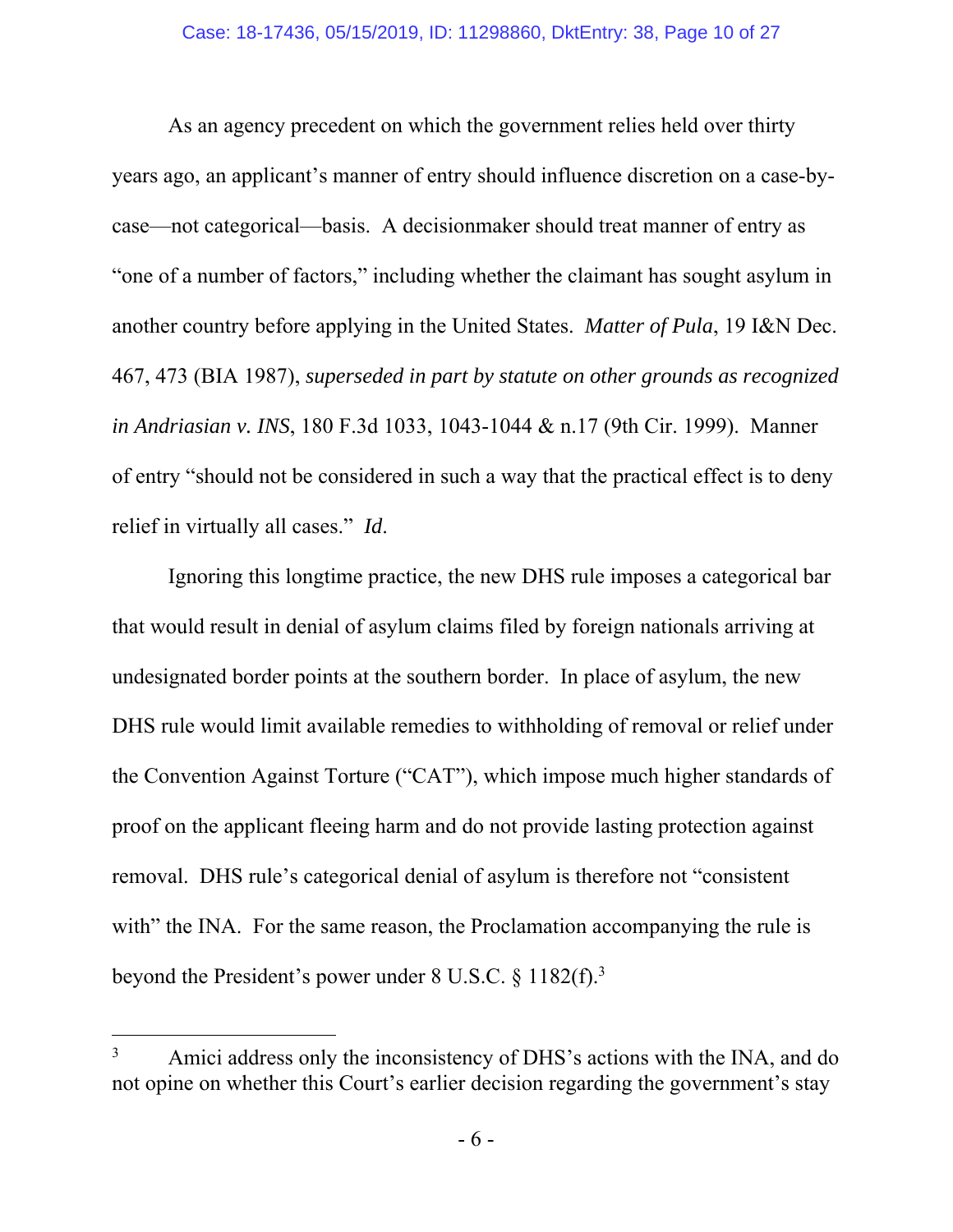#### **ARGUMENT**

## **I. THE DHS RULE RUNS COUNTER TO THE PLAIN MEANING OF THE INA'S ASYLUM PROVISIONS**

In the Illegal Immigration Reform and Immigrant Responsibility Act of 1996 ("IIRIRA"), Congress expressly provided that foreign nationals fleeing persecution can "apply for asylum" at any point along a U.S. land border, "*whether or not at a designated port of arrival*." 8 U.S.C. § 1158(a)(1) (emphasis added). IIRIRA's provision for arriving asylum-seekers' threshold eligibility reinforced plain language in the Refugee Act of 1980. Refugee Act of 1980 § 208(a), 94 Stat. at 105 (authorizing asylum applications "at a land border" of the United States). The trajectory of legislative text toward more specific guarantees of threshold eligibility is manifestly inconsistent with the new DHS rule's categorical denial of asylum for foreign nationals who arrive at undesignated border locations. Moreover, the new rule's effort to force asylum seekers toward more contingent remedies such as withholding of removal and relief under the CAT is inconsistent with both the plain meaning of the asylum provisions and Congress's deliberate prioritizing of asylum over withholding and CAT relief.

 $\overline{a}$ 

request is binding. *See East Bay Sanctuary Covenant v. Trump*, 909 F.3d 1219 (9th Cir. 2018) (denying government's request to stay injunction); *cf. Trump v. East Bay Sanctuary Covenant*, 139 S. Ct. 782 (2018) (denying stay request).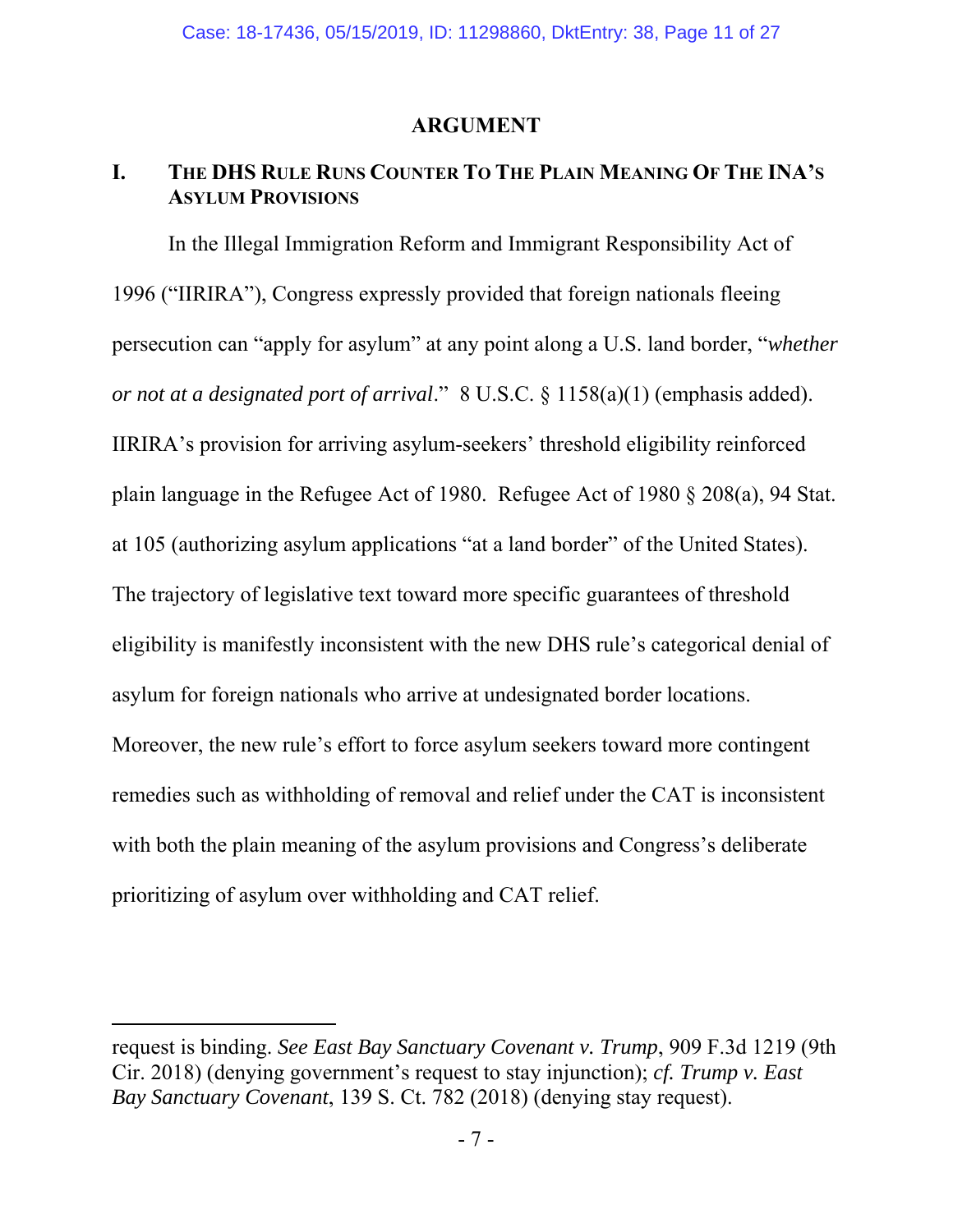#### **A. Plain Meaning**

As part of the Refugee Act of 1980's effort to "provide a permanent and systematic procedure for the admission … of refugees," Refugee Act of 1980 § 101(b), 94 Stat. at 102, Congress authorized asylum claims by any foreign national "physically present in the United States *or* at a land border or port of entry." *Id*. § 208(a), 94 Stat. at 105 (emphasis added). This language reflected Congress's explicit decision not to condition eligibility for asylum on an applicant's manner of entering the United States. Under this section, any foreign national "physically present in the United States" could establish asylum eligibility regardless of whether the individual entered without inspection ("EWI"). *See id*. § 208(a), 94 Stat. at 105; *see also* 8 U.S.C. § 1158(a)(1). The section's inclusion of persons "at a land border *or* port of entry" also recognized the importance of broad access to asylum.

Congress amended this text in 1996 to reinforce its adherence to the threshold eligibility of asylum seekers who arrived at *any point* along a land border. Much of IIRIRA reflected Congress's abiding concern with border security. Nevertheless, the 1996 legislation balanced an array of stricter procedures with even clearer language about locational asylum eligibility. For example, the 1996 text of  $\S 1158(a)(1)$  provided that "[a]ny alien who is physically present in the United States or who arrives in the United States (*whether or not at a* 

- 8 -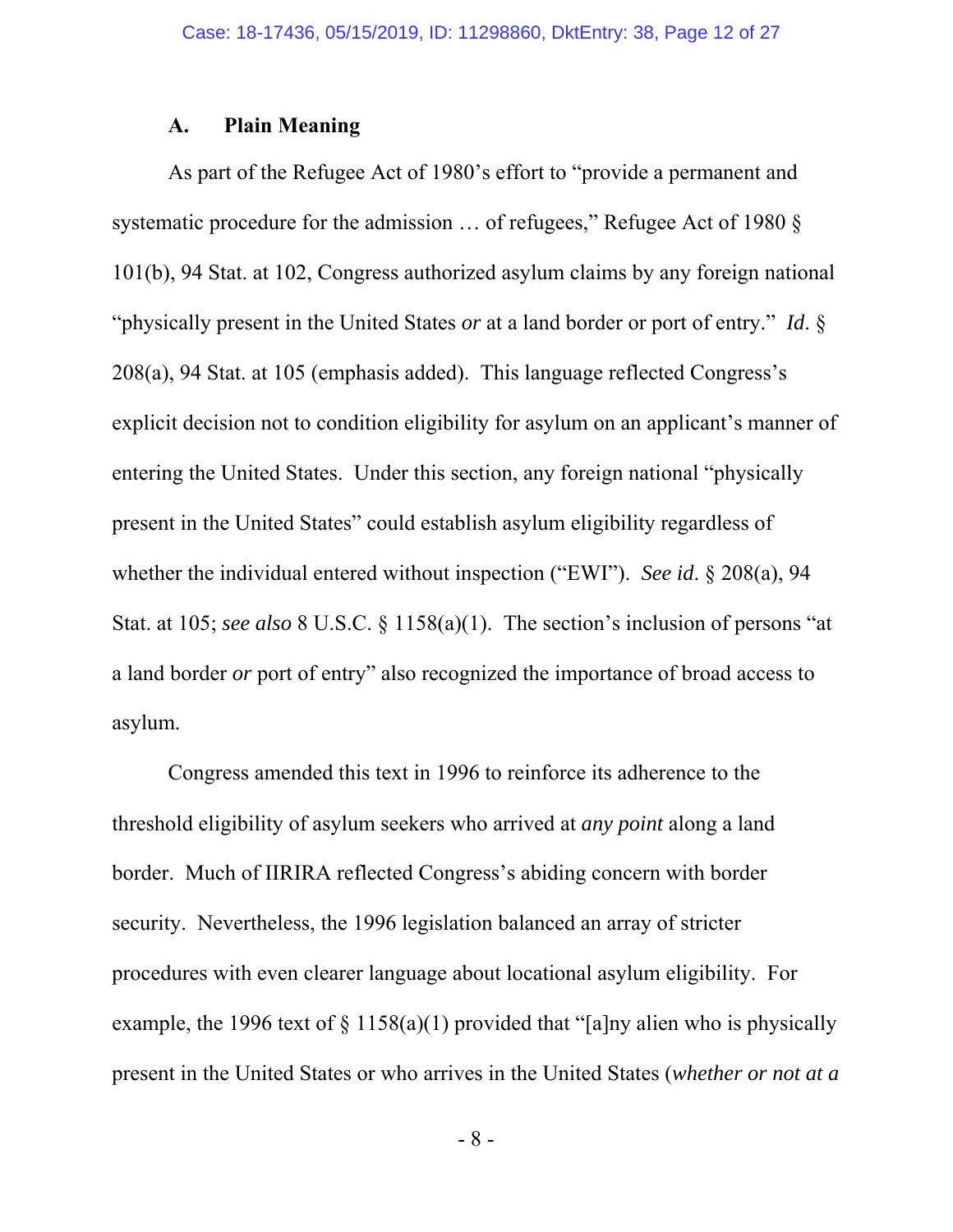*designated port of arrival* and including an alien who is brought to the United States after having been interdicted in international or United States waters), irrespective of such alien's status, may apply for asylum" (emphasis added).

Compared with the already clear text of the Refugee Act, IIRIRA's language is even more compelling evidence of Congress's commitment to threshold eligibility of asylum seekers arriving at any border location. The 1996 provision provided a meticulous catalog of arriving asylum seekers. That careful catalog demonstrates Congress's express commitment to the principle of threshold eligibility for asylum seekers who have "one way or another, arrive[d] on our shores," seeking refuge from persecution. *See* Martin Stmt. 72.

#### **B. Congress's Intentional Distinction Between Asylum and Withholding**

As the Court explained in *INS v. Cardoza-Fonseca*, 480 U.S. 421 (1987), Congress carefully distinguished in the text of the INA between asylum and the more demanding and contingent remedy of withholding of removal. *Id*. at 436- 441. Compared with asylum, withholding of removal—and CAT relief, the other remedy under the new DHS rule available to asylum seekers arriving at an undesignated border point—is both harder to get and easier to lose. *Id.* at 440-441. In addition, only asylum provides a successful applicant with a chance for family reunification. 8 U.S.C.  $\S$  1158(b)(3)(A), 1157(c)(2)(A). The functional differences between asylum on the one hand, and withholding and CAT relief on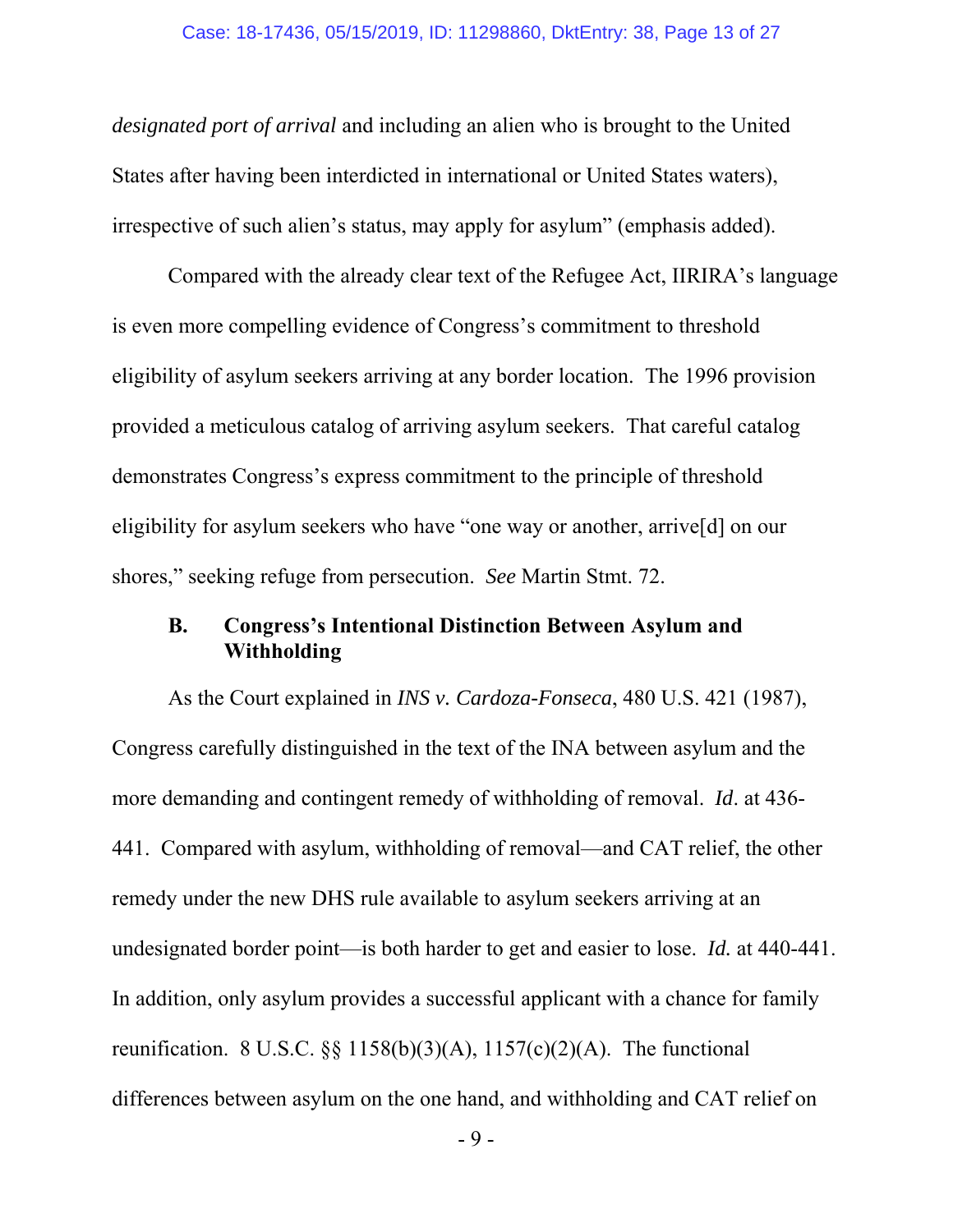the other, demonstrate that Congress's provision for asylum eligibility in § 1158(a)(1) was entirely intentional. By relegating certain asylum seekers to these lesser remedies, the new DHS rule undermines that legislative choice.

The standard of proof for withholding and CAT relief is far higher than the standard for asylum. The 1980 Refugee Act's lesser quantum of proof for asylum is "based directly" on and "intended … [to] be construed consistent" with international law. *See* S. Rep. No. 96-590, at 20 (1980) (cited in *Cardoza-Fonseca*, 480 U.S. at 437). Both withholding and relief under the CAT require an applicant to show by a preponderance of the evidence that she would be subject to persecution (or torture in the case of the CAT) upon return to her country of origin. *See Cardoza-Fonseca*, 480 U.S. at 430 (noting that applicant for withholding must "demonstrate a 'clear probability of persecution'"). In contrast, the Supreme Court has held that an applicant can more readily satisfy asylum's "well-founded fear" standard. *Id.* at 431 (explaining that "[o]ne can certainly have a well-founded fear of an event happening when there is less than a 50% chance of the occurrence taking place.").

Explaining its conclusion that asylum requires a lower standard of proof, the *Cardoza-Fonseca* Court cited a vivid example from the work of a leading scholar of refugee law, who had written that "well-founded fear" would logically follow if "it is known that in the applicant's country of origin *every tenth adult male* person

 $-10-$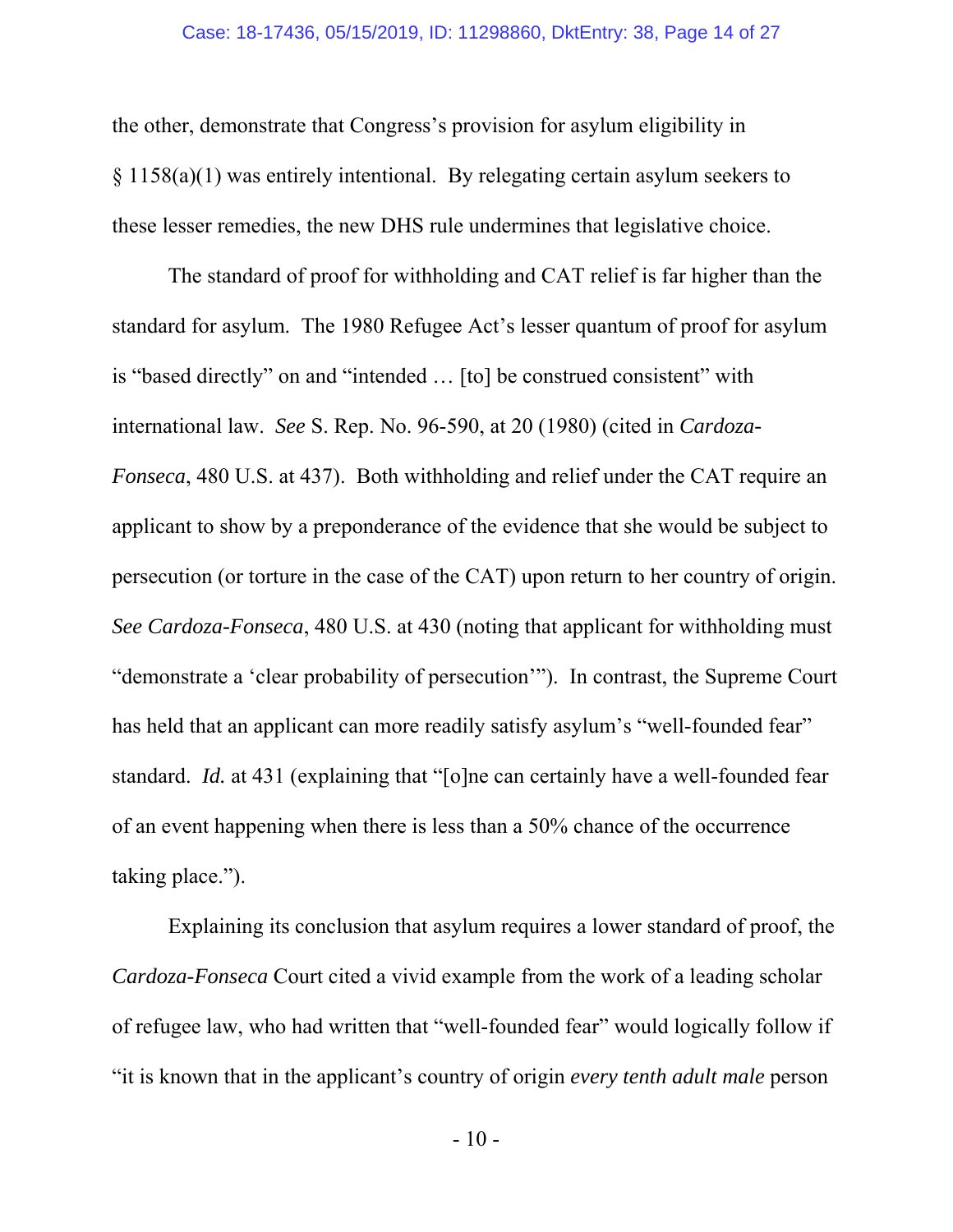is either put to death or sent to some remote labor camp." 480 U.S. at 431 (emphasis added). Parsing the international law standard on which Congress had relied in the 1980 Act, the Court found that "[t]here is simply no room in the United Nations' definition [of asylum] for concluding that because an applicant only has a 10% chance of being shot, tortured, or otherwise persecuted … he or she has no 'well-founded fear' of the event happening." *Id.* at 440 (citation omitted). According to the Court, Congress clearly believed that a standard higher than 10% was unduly onerous. Particularly since a refugee must often leave a place of danger hurriedly and must then reconstruct past events thousands of miles away to gain asylum, insistence on a preponderance standard would provide inadequate protection.

Withholding and CAT relief are inherently more contingent and fragile. Neither withholding nor CAT relief vitiate an already-entered removal order or permit the applicant to adjust to lawful permanent resident (LPR) status. *See Guerrero-Sanchez v. Warden York Cty. Prison*, 905 F.3d 208, 216 (3d Cir. 2018). In contrast, an asylee may after one year adjust to LPR status. 8 U.S.C.  $§ 1159(a)(1)-(2).$ 

In addition, a grant of asylum, as opposed to withholding or CAT relief, has significant consequences for family reunification. Congress provided that the spouse and children of an asylee may be granted the very same lawful status when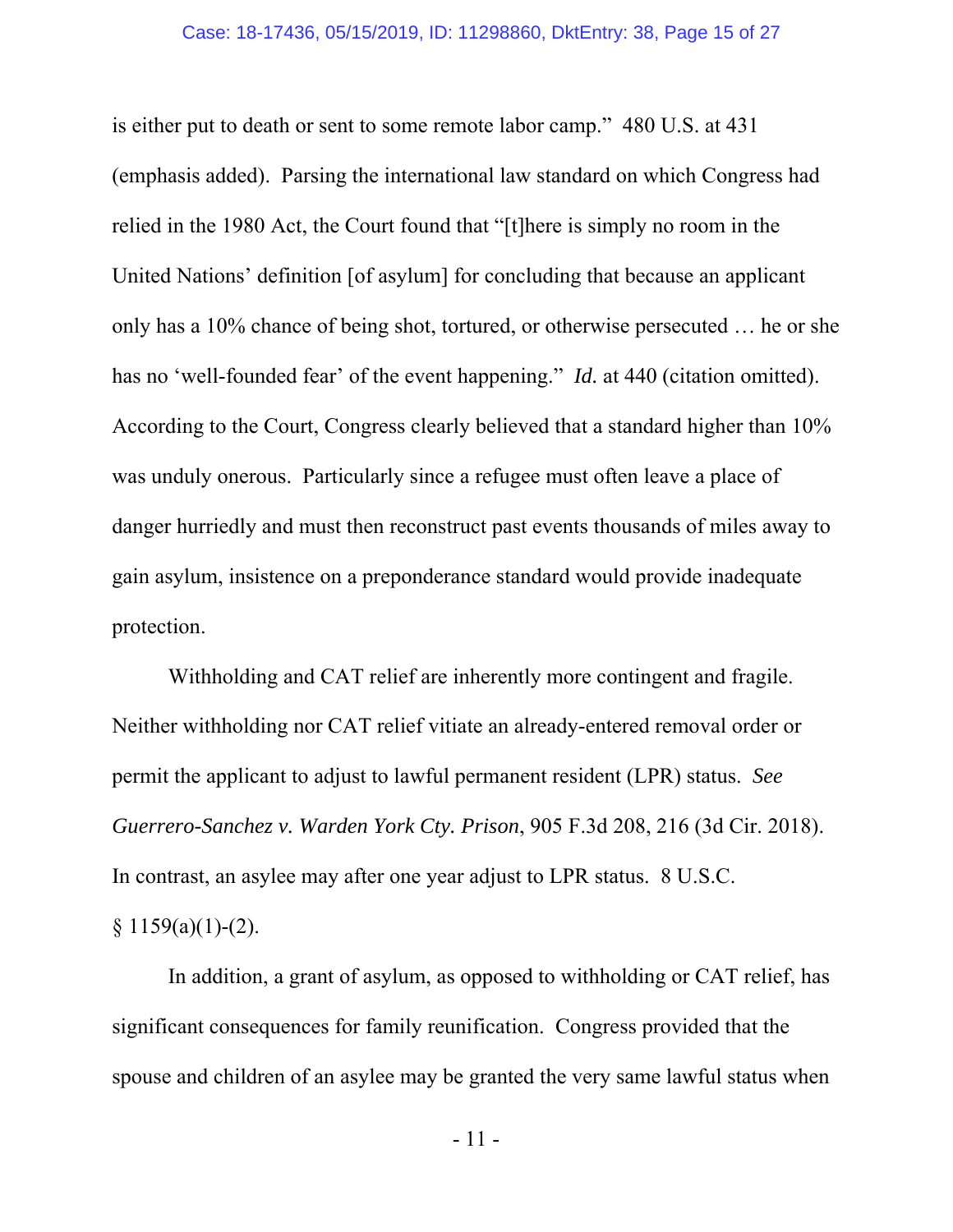"accompanying, or following to join" a recipient of asylum. 8 U.S.C.

§§ 1158(b)(3)(A), 1157(c)(2)(A). Recipients of withholding and CAT relief lack this statutory opportunity.

Withholding and CAT relief are thus inadequate substitutes for asylum. Congress was surely aware of this stark difference when it authorized broad threshold eligibility for asylum seekers arriving at any point along the border. In confining asylum seekers arriving at an undesignated border point to more contingent and demanding remedies such as withholding and CAT relief, the new DHS rule clashes with the INA's overall scheme.

## **II. IIRIRA'S CONJUNCTION OF DETAILED PROCEDURAL LIMITS ON ASYLUM WITH THRESHOLD ELIGIBILITY FOR ARRIVING ASYLUM SEEKERS OCCUPIES THE FIELD THAT THE NEW DHS RULE PURPORTS TO COVER**

IIRIRA was a fraught and hard-fought compromise between the threshold eligibility for asylum affirmed in  $\S$  1158(a)(1) and rigorous procedural limits on asylum secured by legislators who contended that the border was in "crisis." *See*  Smith Stmt. 2. The legislative deal emerged from multiple congressional hearings featuring representatives from a myriad of stakeholders, followed by intensive negotiations and consultation with the White House. *See* Schmitt, *Bill to Limit Immigration Faces a Setback in Senate*, N.Y. Times, Mar. 14, 1996 (discussing complex legislative maneuvering prior to IIRIRA's passage), https://www.ny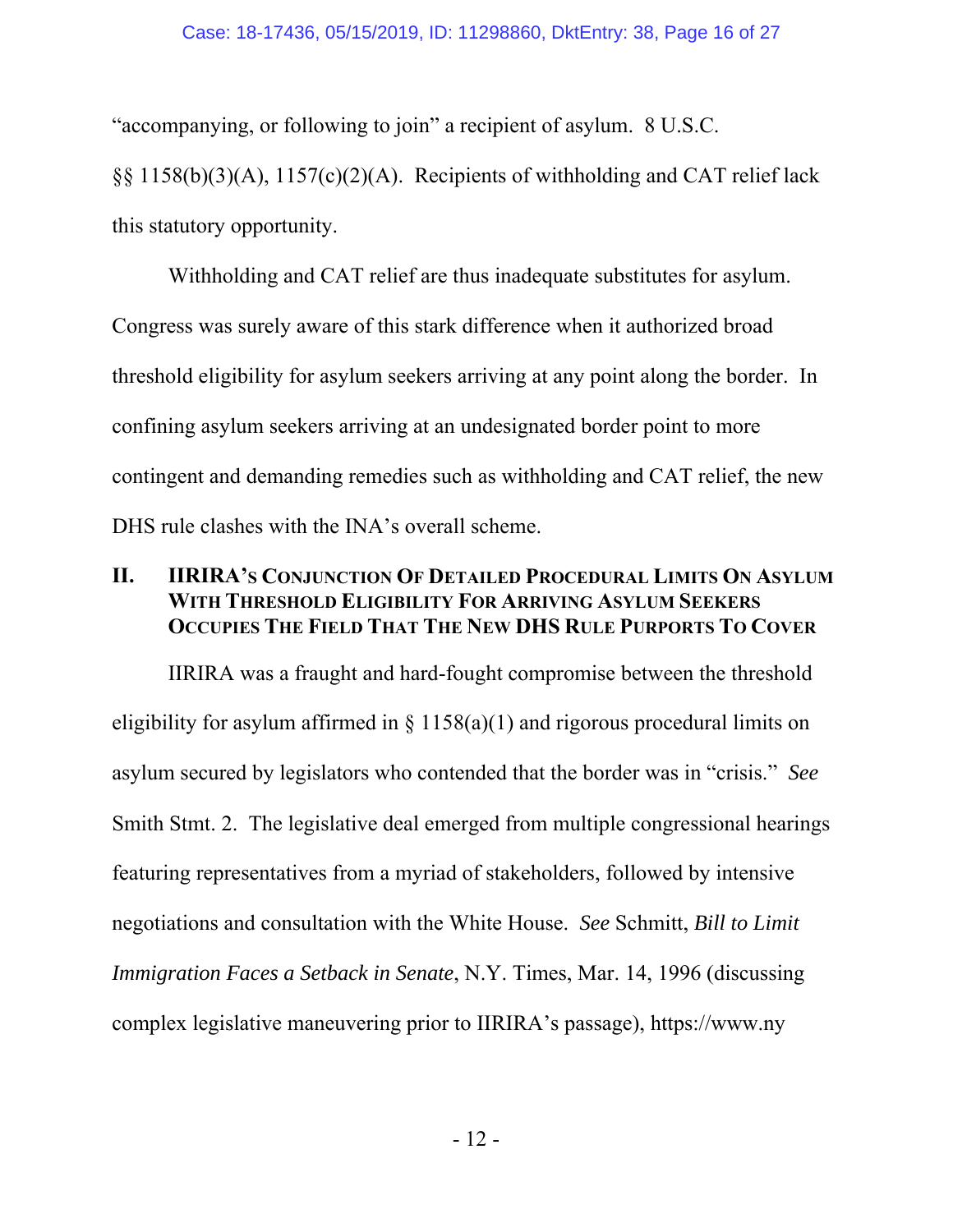times.com/1996/03/14/us/bill-to-limit-immigration-faces-a-setback-in-senate.html. The new DHS rule disrupts that exacting legislative agreement.

In 1996, Congress—even as it enacted the clear language on threshold eligibility for asylum—enacted significant procedural curbs. Most importantly, Congress authorized expedited removal for foreign nationals arrested at or near a U.S. border or port of entry,  $8 \text{ U.S.C. } 8 \frac{1225(b)(1)(A)(i)}{i}$ , (ii), required detention of foreign nationals arrested at or near the border, *id.* § 1225(b)(1)(B)(ii), limited the time in which to file asylum applications, *id*. § 1158(a)(2)(B), and authorized the U.S. government to enter into agreements with foreign countries to safely house asylum applicants pending a "full and fair" adjudication in those countries of the individual's claim for asylum or related protection, *id.* § 1158(a)(2)(A).

Many legislators accepted these restrictions with great reluctance.<sup>4</sup> Each of the restrictions has elicited ongoing policy debate, and at least two of the curbs expedited removal and mandatory detention—continue to face legal challenges.<sup>5</sup>

 $\overline{a}$ 

<sup>4</sup> *See* 142 Cong. Rec. 26,703 (Sept. 30, 1996) (remarks of Sen. Leahy) (arguing that World War II refugees could have been "summarily excluded" from United States under expedited removal provisions).

<sup>5</sup> *See*, *e.g.*, *Jennings v. Rodriguez*, 138 S. Ct. 830, 851 (2018) (remanding case on mandatory detention to Ninth Circuit for consideration of constitutional claims); *Thuraissigiam v. Department of Homeland Sec.*, 917 F.3d 1097 (9th Cir. 2019) (striking down jurisdiction-stripping provisions regarding review of expedited removal orders as violation of Suspension Clause).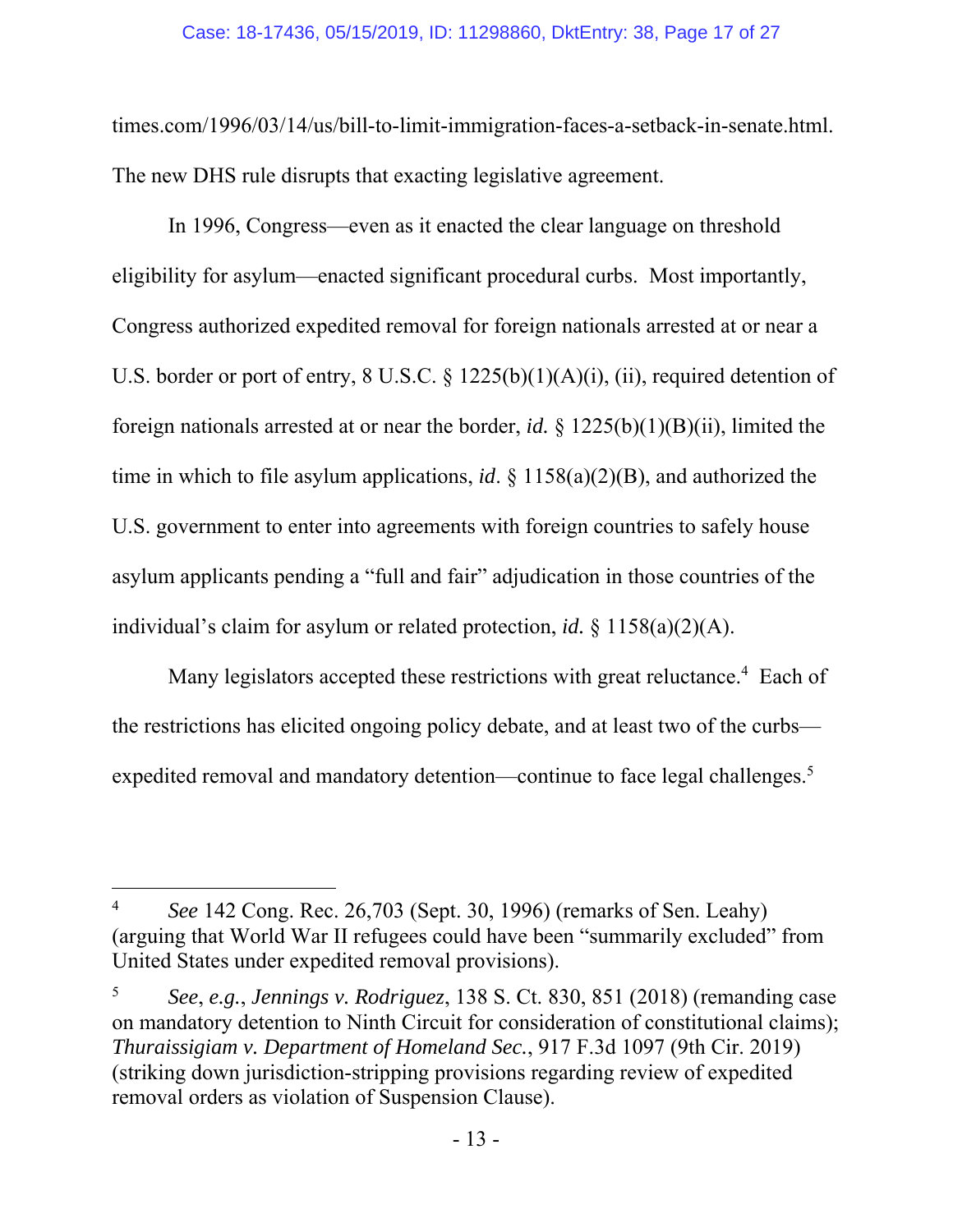Additional categorical restrictions not contemplated by Congress would distort the difficult compromise that Congress reached in 1996.

#### **A. Expedited Removal**

The most prominent procedural restriction on asylum in IIRIRA is its provisions for "expedited removal" of certain foreign nationals. Expedited removal directly addresses the border pressures that concerned Congress. Under these provisions, immigration officers who apprehend a foreign national arriving in the United States without a visa may summarily order the removal of that person "*without further hearing or review*." 8 U.S.C*.* § 1225(b)(1)(A)(i) (emphasis added). Apprehended individuals receive no hearing of any kind before an immigration judge in the Department of Justice's Executive Office for Immigration Review (EOIR). Instead, U.S. immigration officers may on an expedited basis determine that migrants are removable and may then effect that removal.

Removal power is subject to only one caveat, which is relevant to the legality of the new rule. The expedited removal provisions require additional procedures for an arriving foreign national who "indicates either an intention to apply for asylum under section 1158 … or a fear of persecution*.*" 8 U.S.C.  $\S 1225(b)(1)(A)(ii)$ . In such instances, further steps are necessary. Importantly, this statutory exception expressly tracks the INA's language on threshold eligibility for asylum. First, the caveat on expedited removal provides a cross-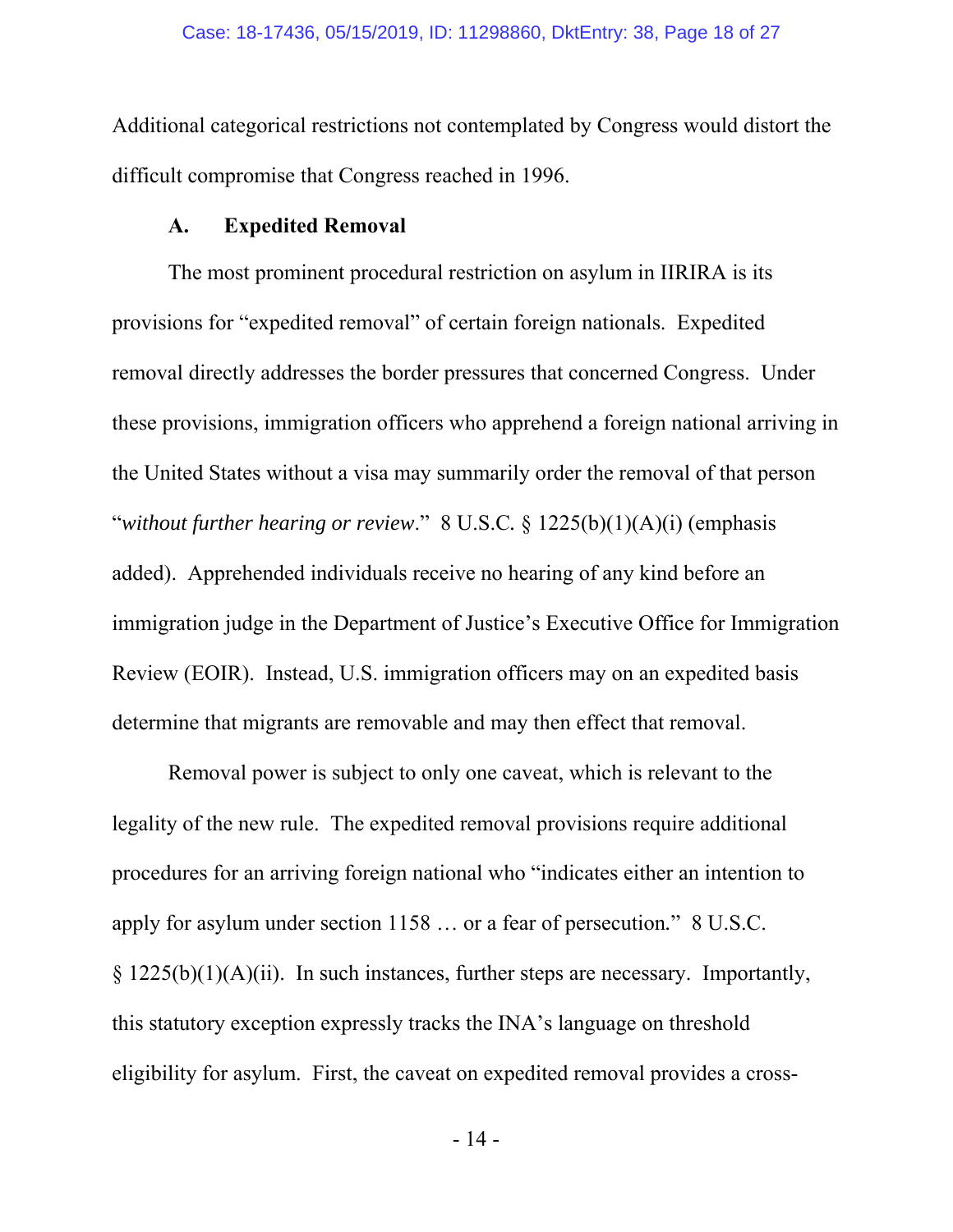reference to § 1158 (the asylum procedure provision), which includes express mention of threshold eligibility. Second, and even more clearly, Congress in the *very first subsection* of the expedited removal provisions inserted language that is virtually identical to the language it used in § 1158, making the provision applicable to an alien who is "present in the United States" or who "arrives in the United States (*whether or not at a designated port of arrival* … )." *Id.* 

§ 1225(a)(1) (emphasis added).

Under expedited removal, persons asserting a claim for asylum "whether or not at a designated port of arrival" get only an interview with an asylum officer, who determines whether the applicant has a "credible fear" of persecution. 8 U.S.C. § 1225(b)(1)(B)(ii). If the asylum officer decides that the applicant lacks a credible fear, the asylum officer shall order the removal of the applicant "without further hearing or review." *Id.* §  $1225(b)(1)(B)(iii)(I)$ .

The only procedural safeguard provided in this situation is a hearing before an immigration judge—held very quickly and often with no counsel present for the applicant—after the determination of no credible fear, consistent with the statutory requirement to conduct the review "as expeditiously as possible." 8 U.S.C. § 1225(b)(1)(B)(iii)(III). An applicant only receives a full hearing before an immigration judge with an opportunity to seek counsel if the asylum officer first determines that the applicant *has* a "credible fear" of persecution. *Id.*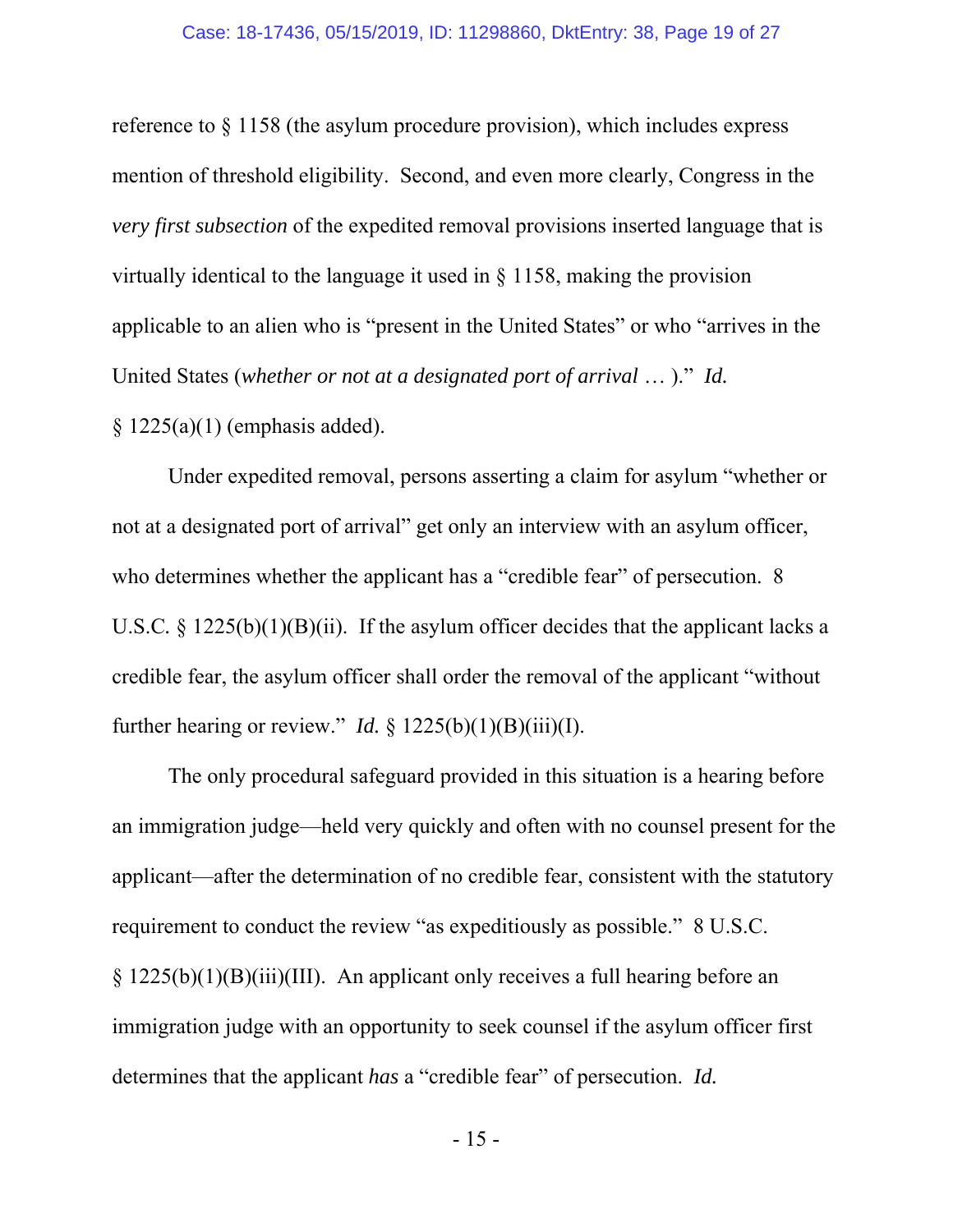$\S 1225(b)(1)(B)(ii)$ . Moreover, the asylum seeker may be detained for the pendency of the EOIR proceeding. *Id.* The rigorous procedural gauntlet established by Congress's detailed expedited removal process indicates that Congress was fully mindful of the issue of border inflow that the new DHS rule purports to address.

#### **B. The 1-Year Rule for Asylum Applications**

As part of its extensive web of detailed procedural restrictions on asylum, IIRIRA also imposed a significant temporal limit on filing of asylum applications. Absent "changed … or extraordinary circumstances," an applicant has to file for asylum "within 1 year" of the applicant's arrival in the United States. *See* 8 U.S.C. § 1158(a)(2)(B), (D). The one-year rule drastically narrows the relief available to persons who entered the United States at an undesignated border point. *See* Schrag et al., *Rejecting Refugees: Homeland Security's Administration of the One-Year Bar to Asylum*, 52 Wm. & Mary L. Rev. 651, 666 (2010).

Under the 1-year rule, a foreign national in the United States, including one who has entered the United States at an undesignated border location (EWI) has only a year to file an asylum claim "affirmatively" (initiating a claim with an application to the asylum office) or assert an asylum claim "defensively" (to obtain relief in removal proceedings). Congress was well aware that EWIs filed asylum claims after their entry. *See* Simpson Stmt. 23. Congress's imposition of the time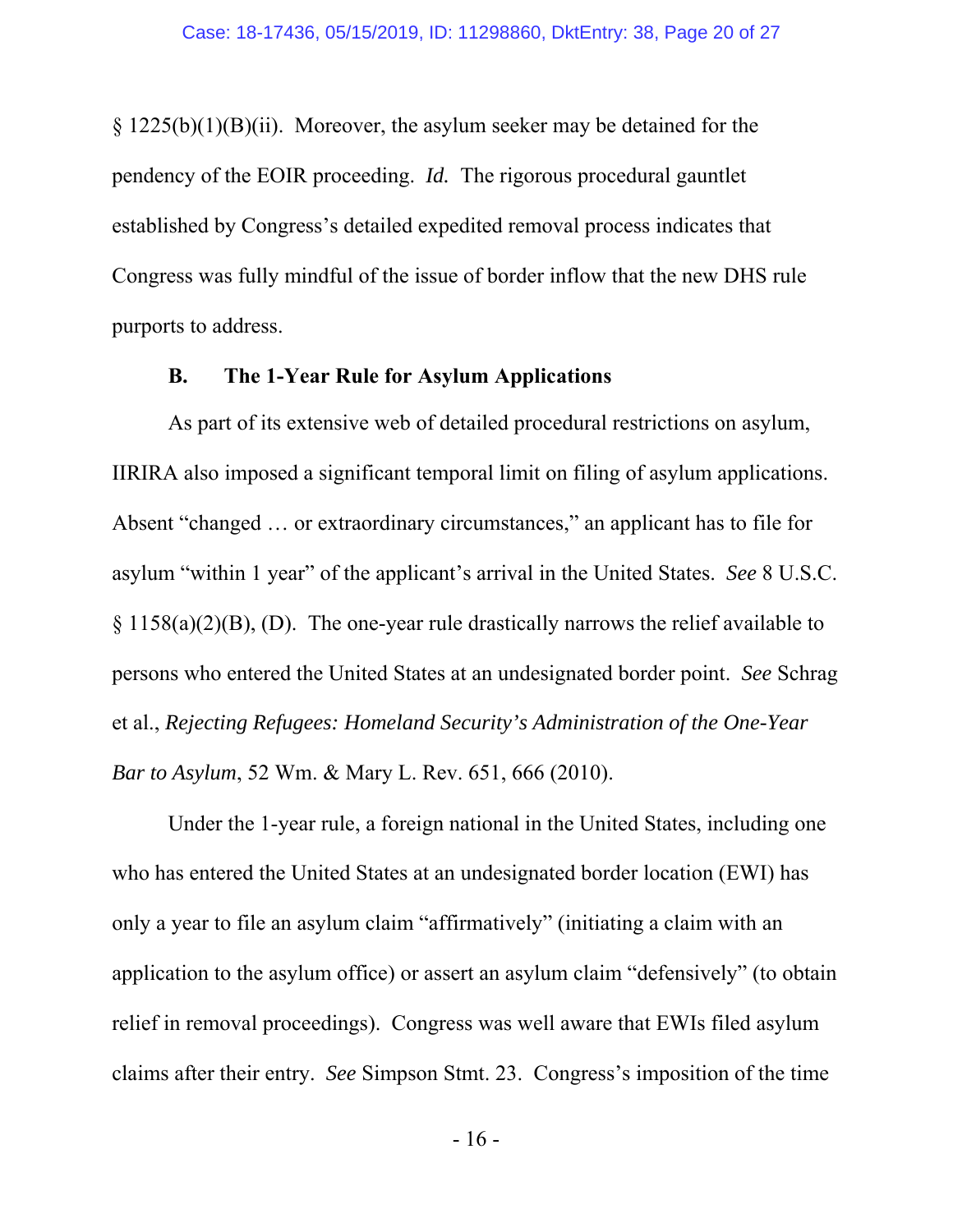limit shows that Congress chose to preserve threshold eligibility but subject it to significant restraints. Again, the new DHS rule undermines Congress's carefully calibrated compromise.

#### **C. Provisions for Safe Third Country Agreements**

Yet another procedural limitation in IIRIRA is contingent but potentially momentous regarding the border: the provision for establishment of "[s]afe third country" agreements. 8 U.S.C.  $\S$  1158(a)(2)(A). Under this provision, the United States would be able to remove an asylum applicant to another country, if the United States and that country had entered into a bilateral agreement to that effect or each was a party to a multilateral agreement on the subject. Removal under this provision would require a finding by the Attorney General that the country receiving transferees would not threaten them with persecution. In addition, transfer would have to include access to a "full and fair procedure" for adjudicating the applicant's asylum petition. *Id.* Because of these rigorous standards, to date only Canada has concluded a safe third country agreement with the United States, based on extensive consultation with the United Nations High Commissioner for Refugees. *See U.S.-Canada Safe Third Country Agreement*, U.S. Citizenship and Immigr. Servs. (Nov. 16, 2006), https://www.uscis.gov/unassigned/us-canada-safethird-country-agreement.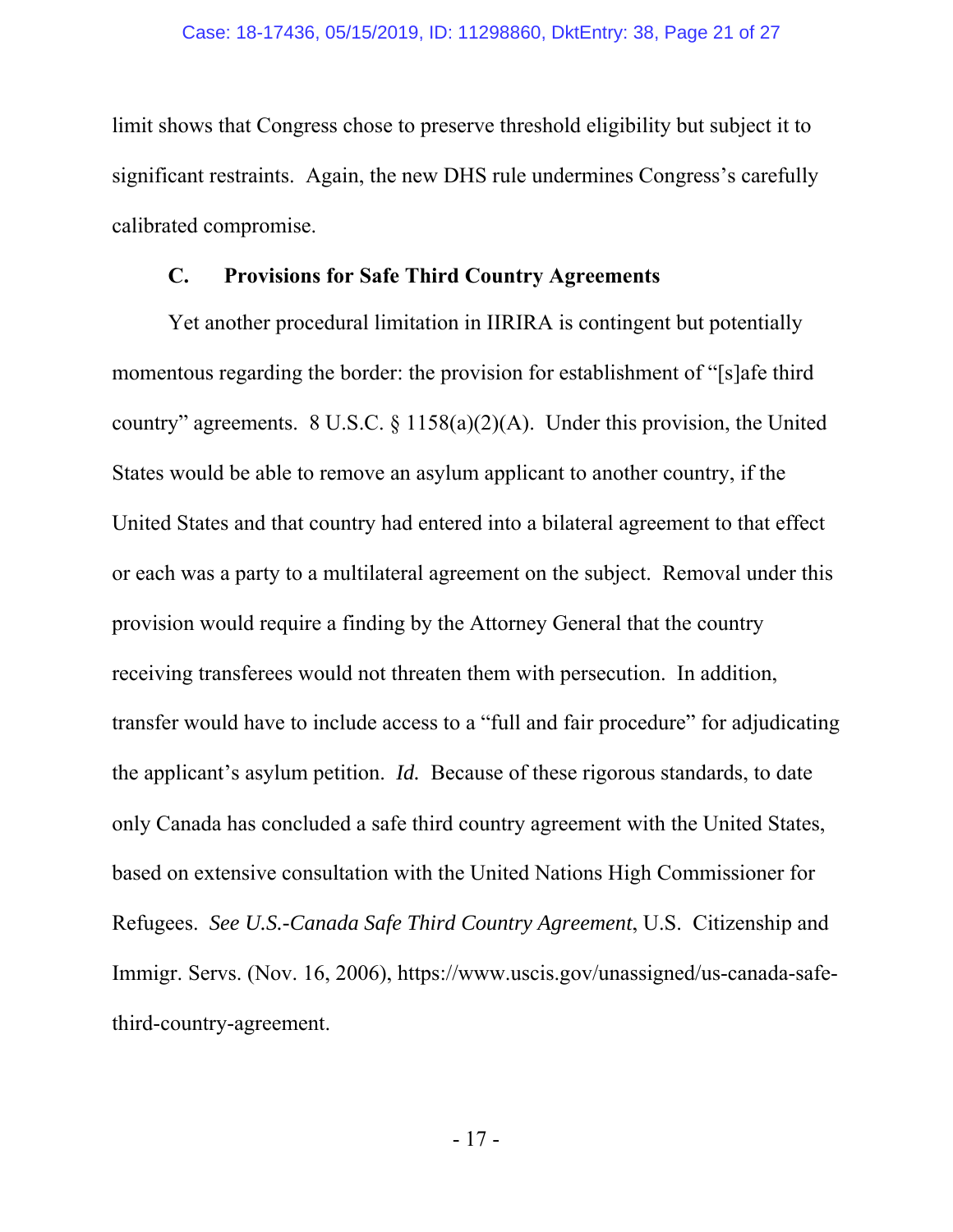The rigorous standards that apply to safe third country agreements highlight Congress's focus on threshold asylum eligibility in cases when a safe third country agreement *cannot* be reached. It is no accident that only Canada—a country whose commitment to fairness and consistency in legal process rivals that of the United States—has joined in such an agreement. Protection of refugees requires this rigor. In sum, given the level of detail in Congress's restrictions, the additional categorical limits on threshold eligibility in the new DHS rule are simply not "consistent" with the INA's asylum provisions, as the statute requires. *See* 8 U.S.C. § 1158(b)(2)(C).

## **III. BASED ON THE STATUTORY SCHEME AND PAST PRACTICE, THE EXERCISE OF DISCRETION TO DENY ASYLUM BASED ON AN APPLICANT'S MANNER OF ENTRY SHOULD BE CASE-BY-CASE, NOT CATEGORICAL**

Based on past practice, immigration officials have viewed discretion as applying on a case-by-case basis. As asylum law has matured since 1980, certain uses of discretion have hardened into categorical bars, often with express statutory authorization. However, longtime administrative precedent indicates that an applicant's manner of entry into the United States should be considered on a caseby-case basis, not as a categorical bar. *See Matter of Pula*, 19 I&N Dec. at 473.

Outside of statutory bars such as disqualification of an applicant who has committed a "particularly serious crime,"  $8 \text{ U.S.C.} \$  $1158(b)(2)(\text{A})(\text{ii})$ , agency practice has disfavored categorical bases for denial. For example, in *Matter of A-*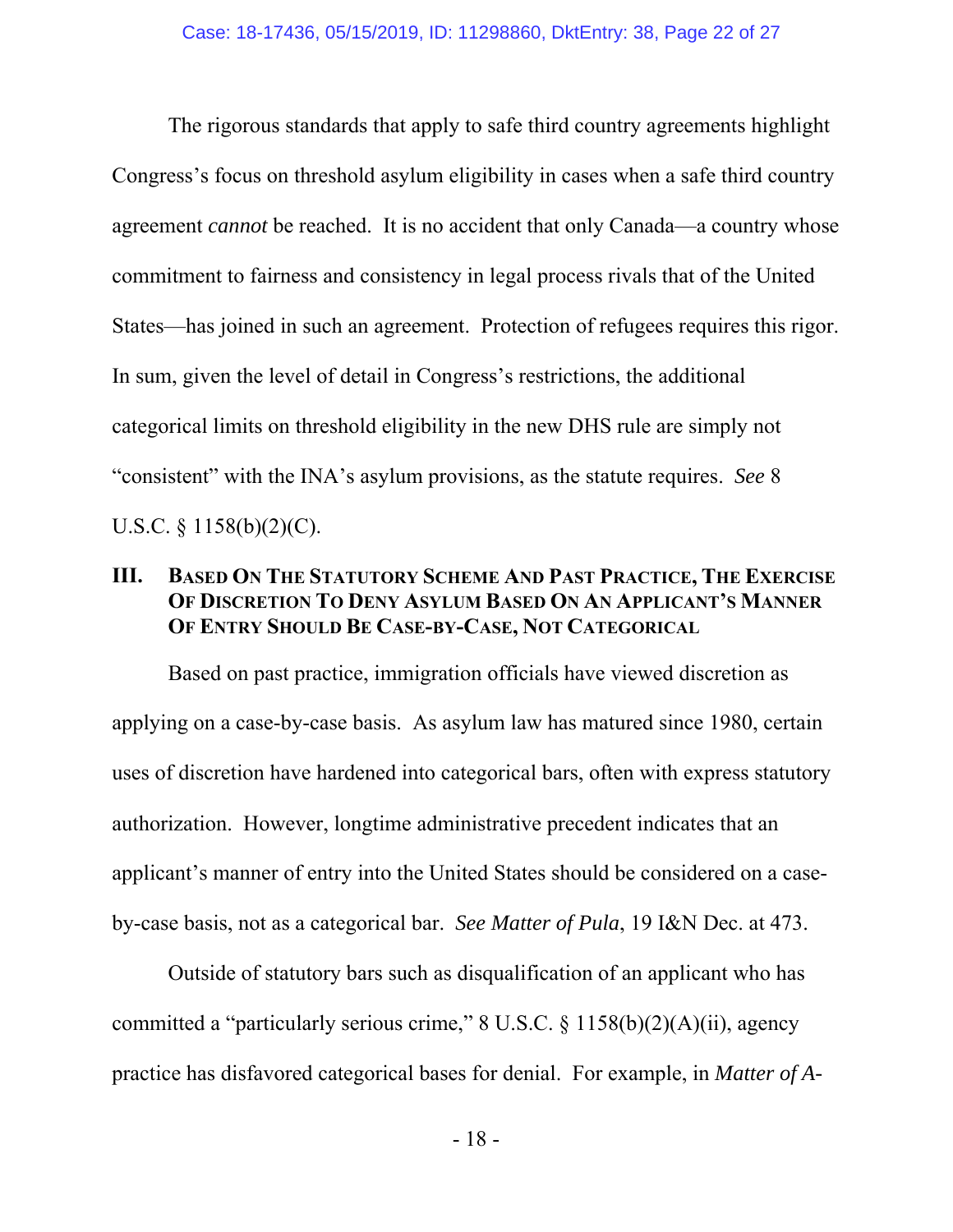*H-*, 23 I&N Dec. 774, 780-783 (A.G. 2005), the Attorney General determined that the exercise of discretion to deny asylum was appropriate regarding a former senior political official in an Algerian organization that collaborated with groups notorious for terrorist violence. Yet, even in this charged setting, the Attorney General considered the "equities that weigh in respondent's favor," including his United States-citizen children. *Id*. at 783. It would be incongruous to exercise case-by-case discretion in cases of political violence, yet resort to categorical rules to deny asylum seekers who merely arrive at undesignated border locations.

Indeed, the asylum regulations even restrict *case-by-case* discretionary denials. For example, the regulations require that when an applicant receives withholding of removal *after* a discretionary denial of asylum, the denial of asylum "shall be reconsidered."  $8 \text{ C.F.R.}$   $\S 208.16(e)$ . The regulation requires reconsideration to minimize hardship to the applicant's "spouse or minor children," who in the event of an asylum grant would be able to join the applicant in the United States. *See id*.; *see also* 8 U.S.C. 1158(b)(3)(A) (granting asylum status to spouse and children "accompanying, or following to join," the asylee); *cf. Matter of Pula*, 19 I&N Dec. at 474 (noting that exercise of discretion to deny an asylum claim triggers "particular concern" when a claimant meets the "well-founded fear" for asylum standard but "cannot meet the higher burden required for withholding of deportation… [d]eportation to a country where the alien may be persecuted thus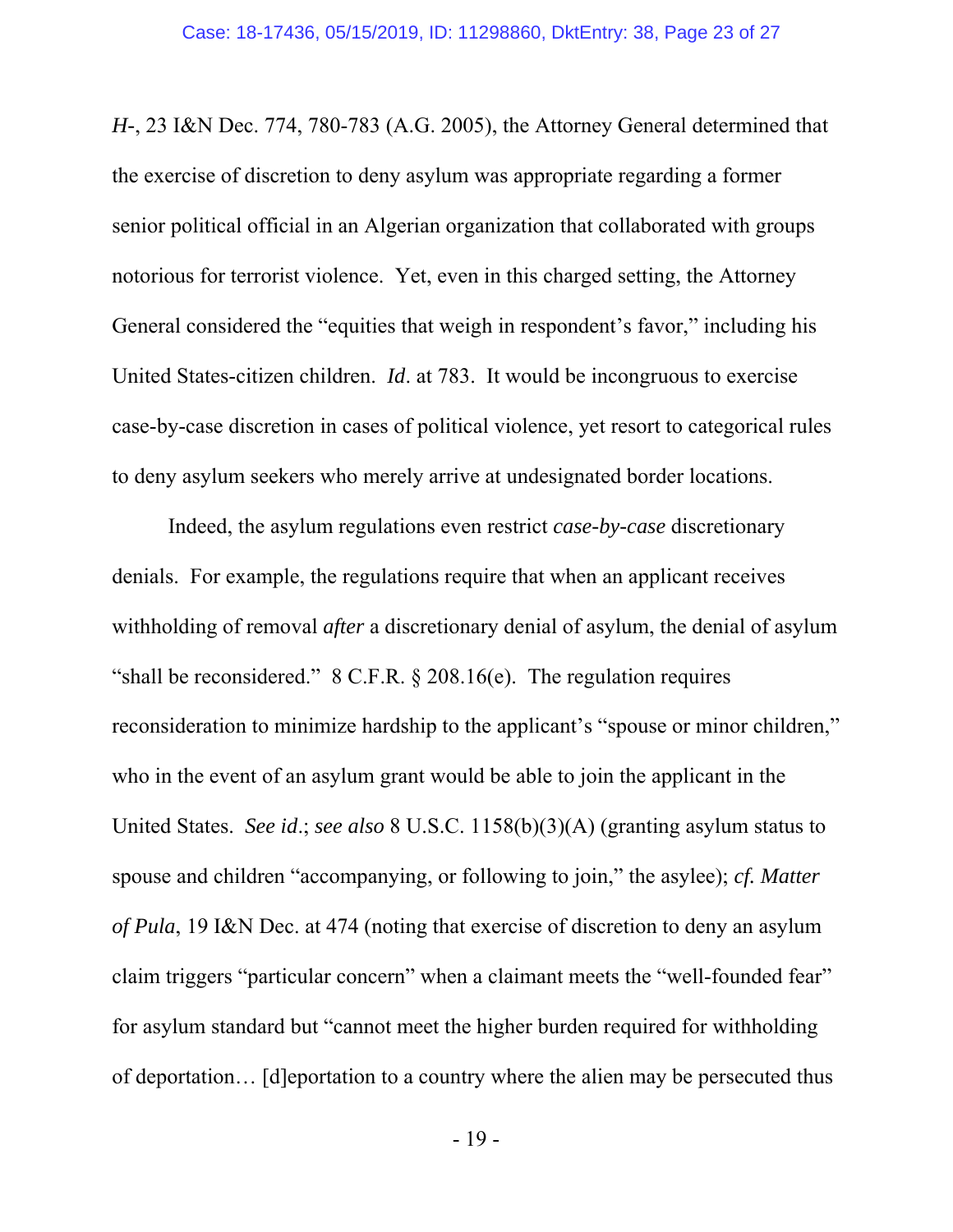becomes a strong possibility"). To be sure, this regulation does not *mandate* that the decisionmaker reverse a prior discretionary denial. Yet, the reconsideration that the rules require illustrates the agency's well-established awareness of the adverse and lasting consequences of discretionary denials and their tension with statutory protections, including provisions for prompt family reunification. The new DHS rule, promulgated without prior notice and comment, has jettisoned the regulations' focus on these statutory goals.

The Board of Immigration Appeals (BIA) has held that manner of entry "should not be considered in such a way that the practical effect is to deny relief in virtually all cases." *Matter of Pula*, 19 I&N Dec. at 473. Because asylum seekers are often fleeing for their lives and cannot pick and choose their mode of bordercrossing, categorical use of undesignated-entry-point arrival to deny asylum claims would risk barring a substantial number of valid claims. Consequently, the BIA has held that manner of entry should instead be considered as "only one of a number of factors which should be balanced in exercising discretion." *Id.* If decisionmakers should temper the exercise of negative discretion even, as in *Matter of Pula*, when addressing the use of fraudulent exit documents, then past practice surely counsels similar care regarding arrival at an undesignated entry point, which does not in itself involve fraud at all. The new DHS rule's abrupt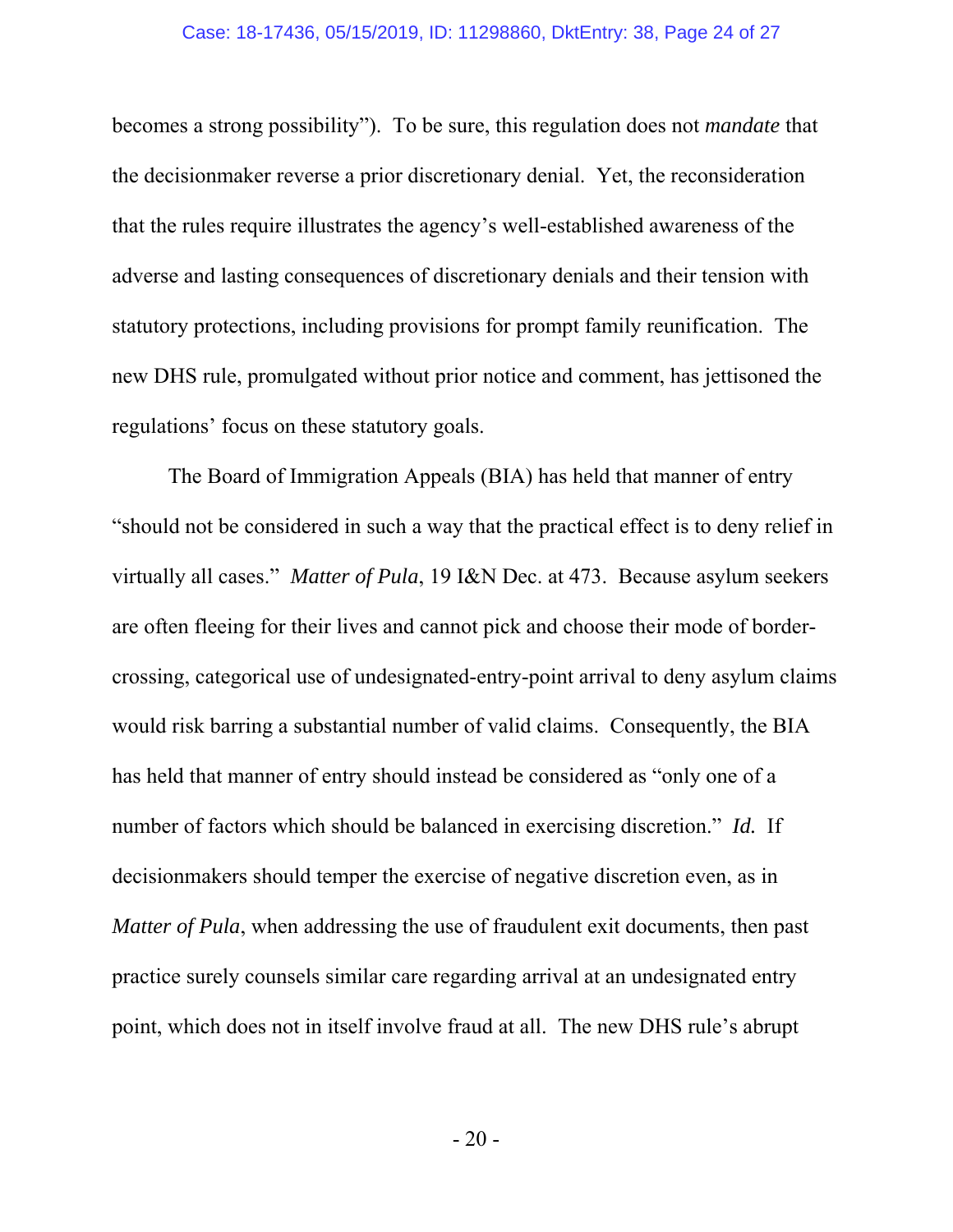pivot to categorical denial of asylum is thus inconsistent with longtime administrative construction of the statutory scheme.

Furthermore, the Supreme Court's decision upholding President Trump's

travel ban is distinguishable. In *Trump v. Hawaii*, 138 S. Ct. 2392 (2018), the

Court recognized that a "conflict between [executive action and] the statute" would

present a different case. *Id.* at 2411. Such a conflict has occurred here.

## **CONCLUSION**

For the foregoing reasons, the district court's grant of a preliminary

injunction should be affirmed.

Respectfully submitted,

/s/ *Alan E. Schoenfeld*

PETER S. MARGULIES ROGER WILLIAMS UNIVERSITY SCHOOL OF LAW\* 10 Metacom Avenue Bristol, RI 02809 (401) 254-4564

SHOBA SIVAPRASAD WADHIA PENN STATE LAW\* 329 Innovation Blvd., Suite 118 University Park, PA 16802 (814) 865-3823

ALAN E. SCHOENFELD WILMER CUTLER PICKERING HALE AND DORR LLP 7 World Trade Center, 250 Greenwich Street New York, NY 10007 alan.schoenfeld@wilmerhale.com (212) 230-8800

ALEX GAZIKAS WILMER CUTLER PICKERING HALE AND DORR LLP 1875 Pennsylvania Avenue, NW Washington, DC 20006 alex.gazikas@wilmerhale.com (202) 663-6000

May 15, 2019

 $\overline{a}$ 

<sup>\*</sup> University affiliations are listed solely for informational purposes.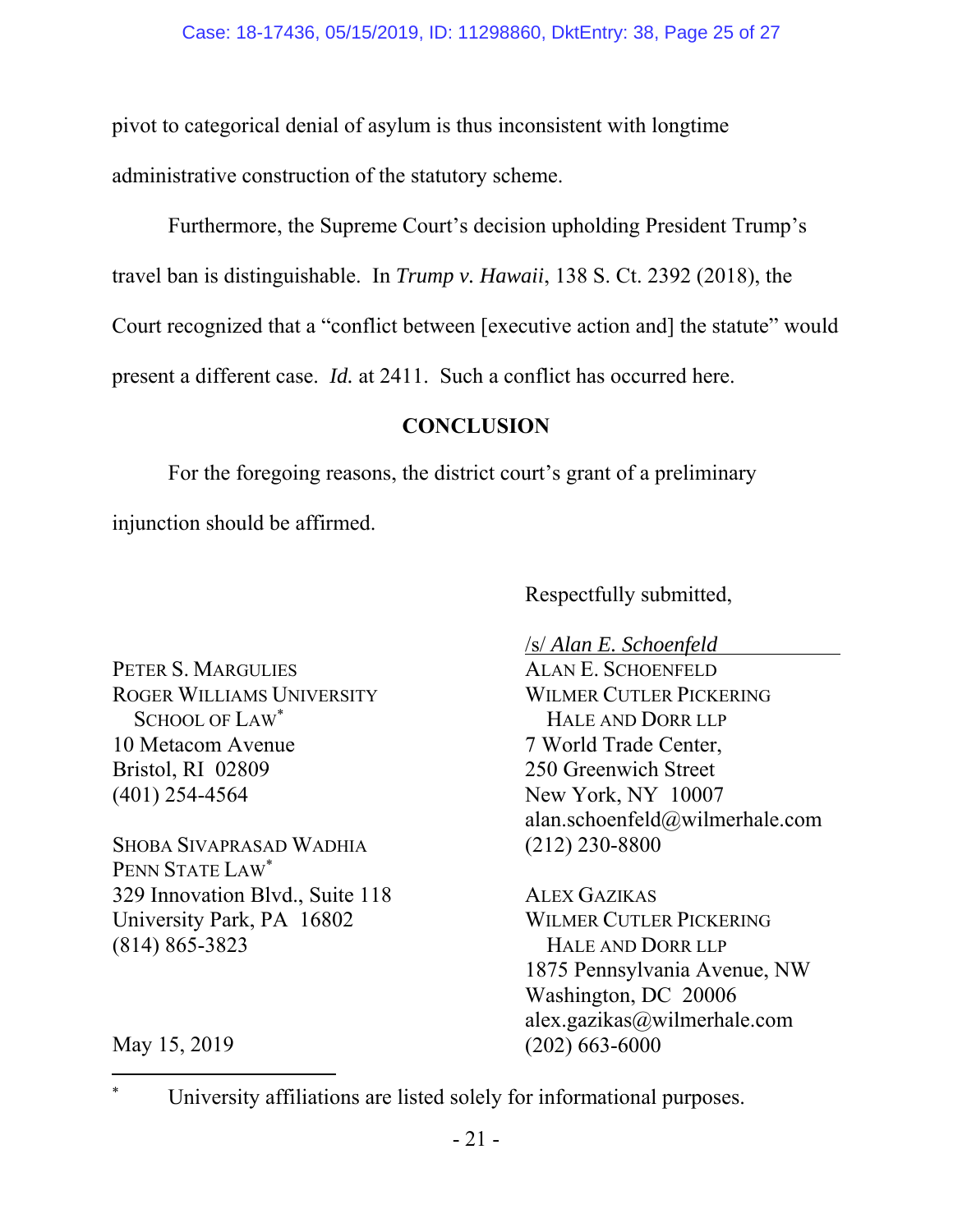# **UNITED STATES COURT OF APPEALS FOR THE NINTH CIRCUIT**

## **Form 8. Certificate of Compliance for Briefs**

*Instructions for this form: http://www.ca9.uscourts.gov/forms/form08instructions.pdf*

**9th Cir. Case Number(s)** 18-17436

I am the attorney or self-represented party.

**This brief contains** | 4,532 **words**, excluding the items exempted 4,532

by Fed. R. App. P. 32(f). The brief's type size and typeface comply with Fed. R.

App. P.  $32(a)(5)$  and  $(6)$ .

I certify that this brief *(select only one)*:

- $\circ$  complies with the word limit of Cir. R. 32-1.
- is a **cross-appeal** brief and complies with the word limit of Cir. R. 28.1-1.
- is an **amicus** brief and complies with the word limit of Fed. R. App. P.  $\odot$ 29(a)(5), Cir. R. 29-2(c)(2), or Cir. R. 29-2(c)(3).
- $\circ$  is for a **death penalty** case and complies with the word limit of Cir. R. 32-4.
- complies with the longer length limit permitted by Cir. R. 32-2(b) because  $\bigcap$ *(select only one):*
	- $\circ$  it is a joint brief submitted by separately represented parties;
	- $\circ$  a party or parties are filing a single brief in response to multiple briefs; or
	- $\circ$  a party or parties are filing a single brief in response to a longer joint brief.
- $\circ$  complies with the length limit designated by court order dated
- $\circ$  is accompanied by a motion to file a longer brief pursuant to Cir. R. 32-2(a).

**Signature** | /s/ Alan E. Schoenfeld **Date** | May 15, 2019

*(use "*s/[typed name]*" to sign electronically-filed documents)*

*Feedback or questions about this form? Email us at forms@ca9.uscourts.gov*